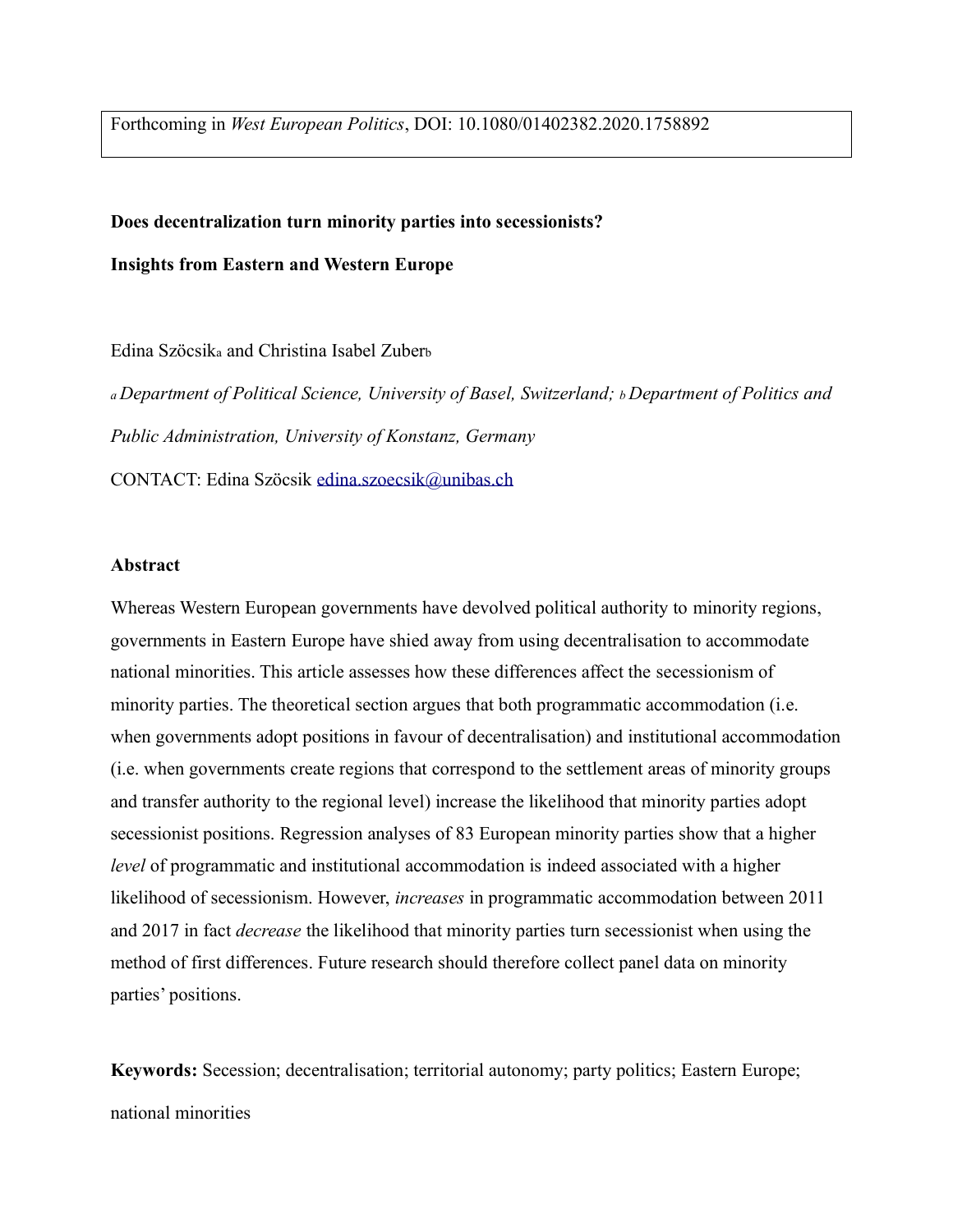One of the most controversial questions during the Spanish transition to democracy was the status of the Basque, Catalan, and Galician minority nations. Franco had tried (and failed) to quash peripheral nationalism through centralisation and repression. The 1978 constitution embarked on the opposite path, initiating a process of decentralisation during which the Basque Country, Catalonia, and Galicia swiftly adopted regional autonomy statutes and built regional institutions. Initially, this led to a moderation of both violent (Basque) and non-violent (Catalan) expressions of nationalism (Conversi 2002). Three decades later, however, Convergence and Union (CiU), the then governing alliance of Catalan nationalist parties joined its main competitor, the Republican Left of Catalonia in adopting an openly secessionist stance for the 2012 Catalan elections. Before 2012, CiU had never supported secession (Barrio 2013: 7–9). Now the party was presenting a road map towards an independent Catalan state and promoting a referendum on independence (CiU 2012: 8–16). When the referendum was eventually held in autumn 2017, the conflict between Catalonia and the Spanish state escalated. Was CiU's secessionist turn the result of longstanding decentralised institutions that increased the party's confidence that Catalonia could 'go it alone'? Or did the Catalan nationalists rather respond to recentralisation efforts of the conservative government that had successfully challenged the most recent Catalan statute of autonomy in the Spanish constitutional court?

The transition period following the break-down of the communist regime in Romania did not go hand in hand with a far-reaching decentralisation process aiming to accommodate the country's Hungarian minority. The main political party representing the Hungarian minority, the Democratic Alliance of Hungarians in Romania (RMDSZ), had already formulated its demand for regional autonomy in 1993 (RMDSZ 1993), but the party did not emphasize this goal in the various coalition governments it participated in after 1996. In the early 2000s, with the formation of two new Hungarian minority parties – the Hungarian People's Party of Transylvania and the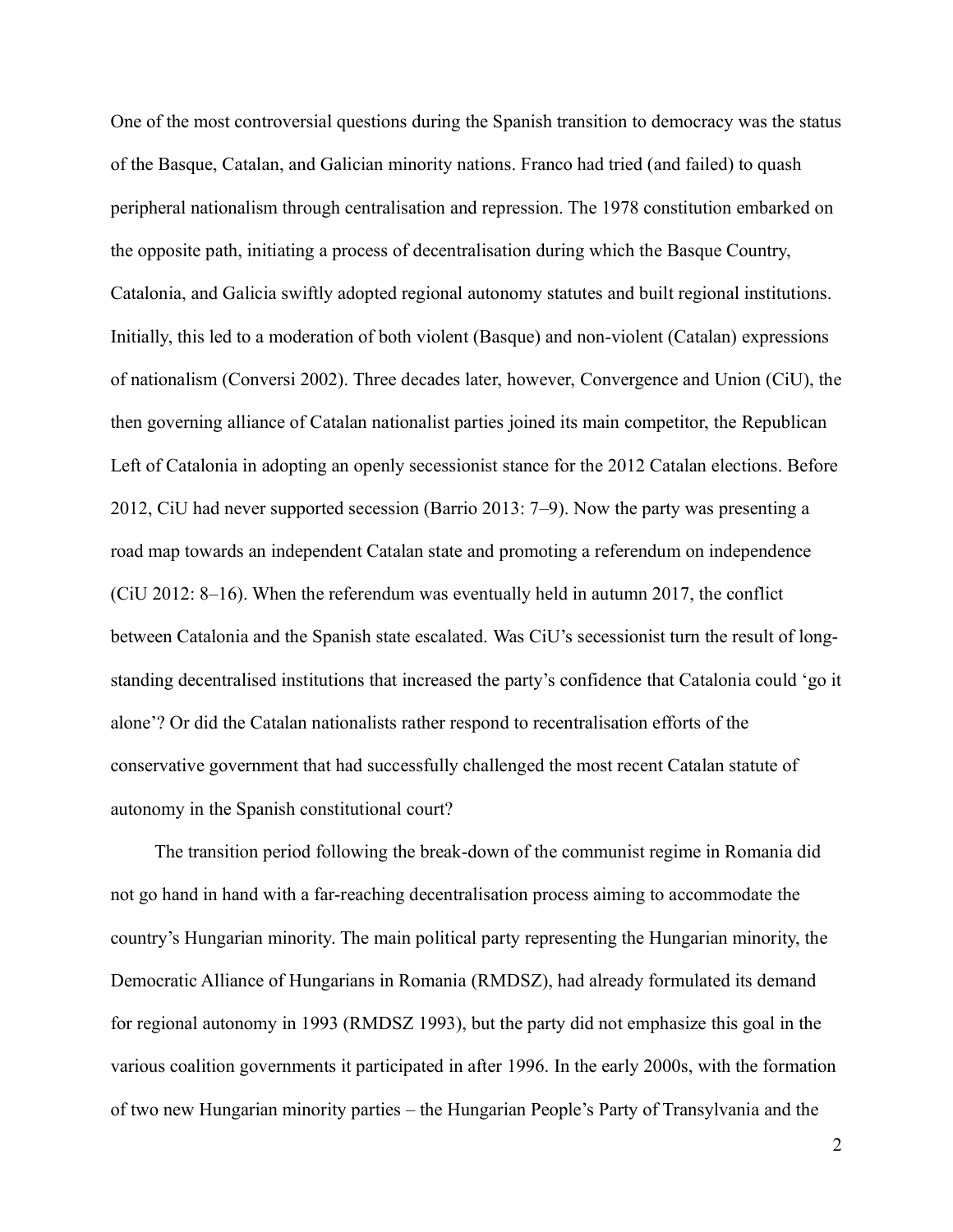Hungarian Civic Party – competition has emerged for the political representation of the Hungarian minority. While this competition has revived the issue of regional autonomy, none of these Hungarian minority parties has demanded secession. In 2018, the Hungarian parties agreed to cooperate in advancing the territorial autonomy of Székely Land (RMDSZ, MPP, and EMNT 2018). Székely Land is the historical heartland of the Hungarian community, but is currently not recognised as a region1 (Kiss 2018: 25). In response, Social Democrat Prime Minister Mihai Tudose stated that 'if they hang the Szekler flag on institutions in Szekler Land, the people who fly these flags will hang as well' (Harris 2018). In the same year, RMDSZ submitted a bill on the establishment of the territorial autonomy of Székely Land, which was rejected unanimously by all other parties. The other Romanian parties seem to perceive territorial autonomy as unconstitutional, and fear that it provides incentives for secession. Are these fears justified? Would the Hungarian minority parties radicalise and advocate secession if Székely Land became an official and powerful region like Catalonia?

The literature on decentralisation and secessionism is divided on this question. Two fields have investigated the relationship between decentralisation and secessionism, the fields of ethnic conflict studies and territorial politics. The ethnic conflict literature has studied the relationship between regional autonomy and secessionist conflicts globally taking regions or ethnic groups as actors. Many studies argue that decentralisation along ethnic lines triggers secessionist conflict. According to these studies, ethnic federalism cannot resolve conflicts between ethnic groups because it institutionalises the division of societies along ethnic lines and provides proto-state institutions for a secessionist project (e.g. Brubaker 1996; Bunce 1997, 1999; Bunce and Watts

<sup>1</sup> Counties (județe) are the equivalents of regions in Romania. Székely Land includes the counties of Covasna/Kovászna, Harghita/Hargita, and the eastern and central part of Mureș/Maros county.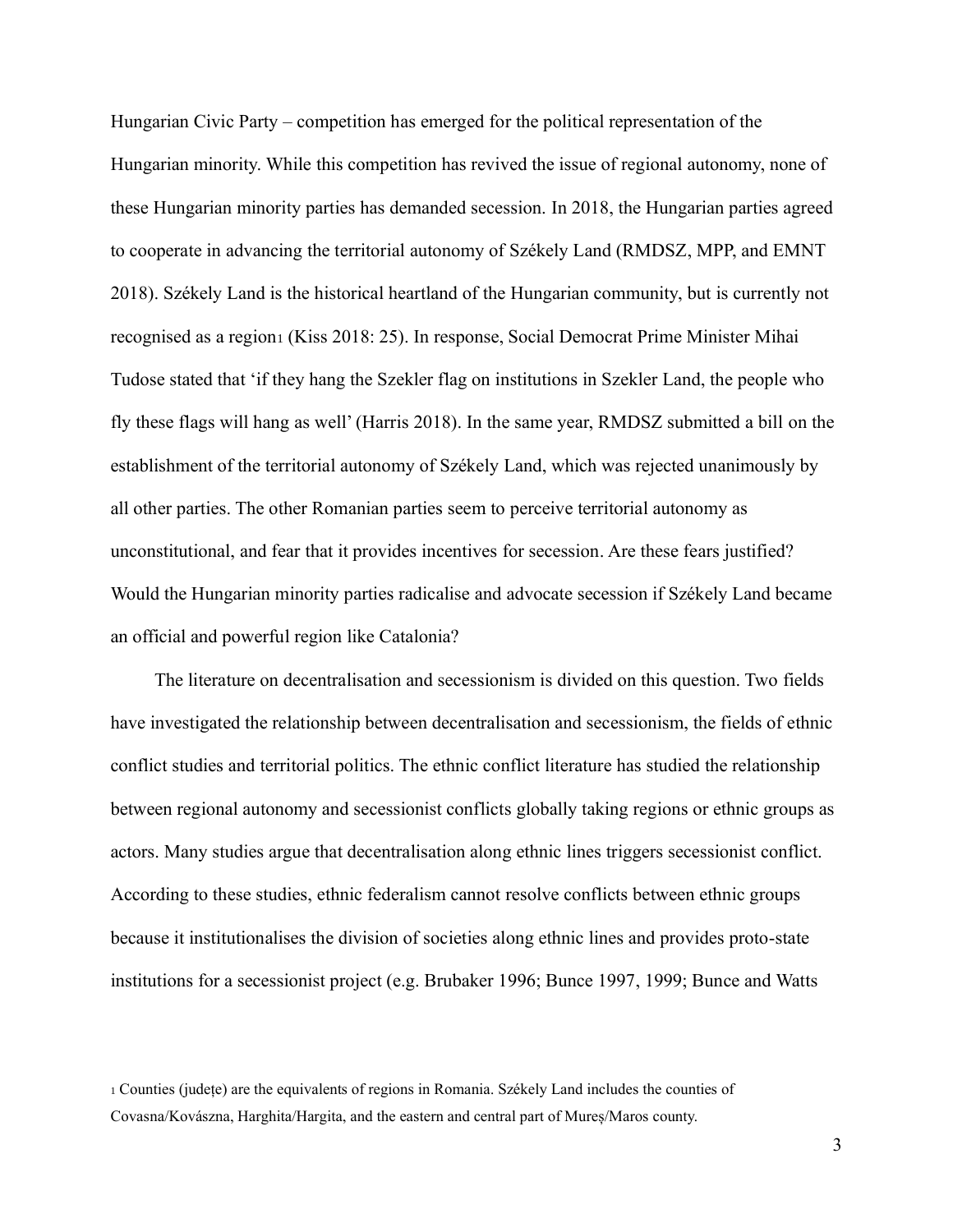2005; Cornell 2002; Deiwiks *et al*. 2012; Roeder 2007). Other scholars are more optimistic about the stabilizing effect of decentralisation. In their view, such arrangements not only reduce grievances, but also function as effective modes of governance in ethnically divided societies (e.g. Gurr 2000; Hechter 2000; Lijphart 1977).

However, neither regions nor minority groups represent unified actors voicing coherent demands (Brubaker 2004). In the field of conflict studies, Brancati (2006) was among the first to call attention to the crucial role of *political parties* in moderating the relationship between decentralisation and secessionist conflict. She used the vote share of *regionalist* parties as an indicator for secessionism, but did so without measuring whether these parties were actually in favour of or against secession. However, not all regionalist parties are secessionists (Massetti and Schakel 2016: 59–60). More recent work has therefore used the vote share of *separatist* parties as a dependent variable. While some authors found that the vote share of separatist parties increases under decentralisation (Brancati 2014; Rode *et al.* 2017), Sorens (2004) did not find a significant relationship between changes in regional autonomy and the electoral success of secessionist parties.

In the field of territorial politics, scholars have traditionally emphasized two facts: 1) that multiple parties may aim to represent the interests of a territorially concentrated minority group and/or a peripheral region, and 2) that these parties have varying positions. These positions fall on a continuum ranging from moderate demands for decentralisation to the radical goals of secession or irredentism (Alonso 2012; Massetti 2009; Massetti and Schakel 2016; Zuber and Szöcsik 2015). However, to the best of our knowledge, only Massetti and Schakel (2016) have investigated whether decentralisation influences parties' positioning on secession. They found a positive association between decentralisation and secessionism in Western Europe. In Western Europe, the effects of regional authority are assessed on countries in which regional boundaries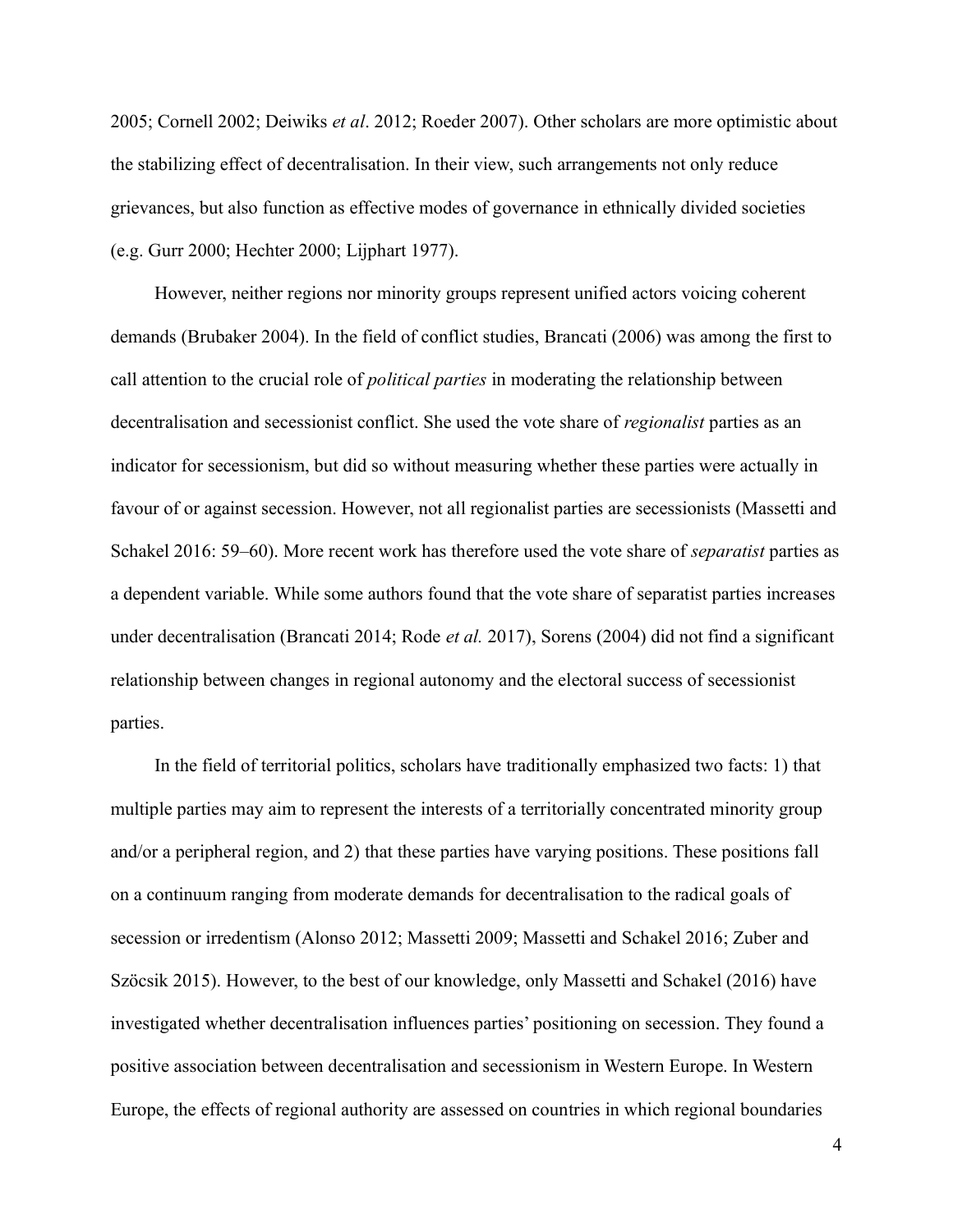largely coincide with the settlement areas of minority groups. In contrast, most governments in Eastern Europe have shied away from using decentralisation to accommodate national minorities (Bochsler and Szöcsik 2013). Seeking to prevent the mobilisation of territorial grievances, they have at times deliberately used decentralisation to split regions with strong historical or ethnic identities (Saarts 2019).

The original contribution of this article lies in studying the effects of different levels and modes of decentralisation on parties' secessionism in Eastern and Western European multinational states. We define secessionism as parties' positioning in favour of breaking up the current state, either in order to establish a new, independent state, or in order to join an already existing state.<sup>2</sup> We are interested in the secessionism of political parties aiming to represent ethnic minority groups with a homeland territory. In the following, we refer to these parties as ethnonational minority parties.<sup>3</sup>

Section two theorises the effect of decentralisation on secessionism. To this aim, we first differentiate between non-minority parties' programmatic stances in favour of decentralisation (*programmatic accommodation*) and actual institutional reforms shifting political and administrative authority to the regional level, and/or increasing the scope of regional authority (*institutional accommodation*). Second, we argue that institutional accommodation is not only about increasing the power of regions, but also about creating regions that reflect the settlement areas of minority groups. In addition to taking the level of regional authority into account, we therefore differentiate cases where institutionalised regions *coincide* with homelands of minority groups from cases where institutionalised regions *cross-cut* these homelands. We expect that both

<sup>2</sup> Accordingly, we include cases of irredentism in our definition of secessionism. We use the terms secessionist and separatist interchangeably.

<sup>3</sup> The selection of groups and parties is explained in more detail in section three.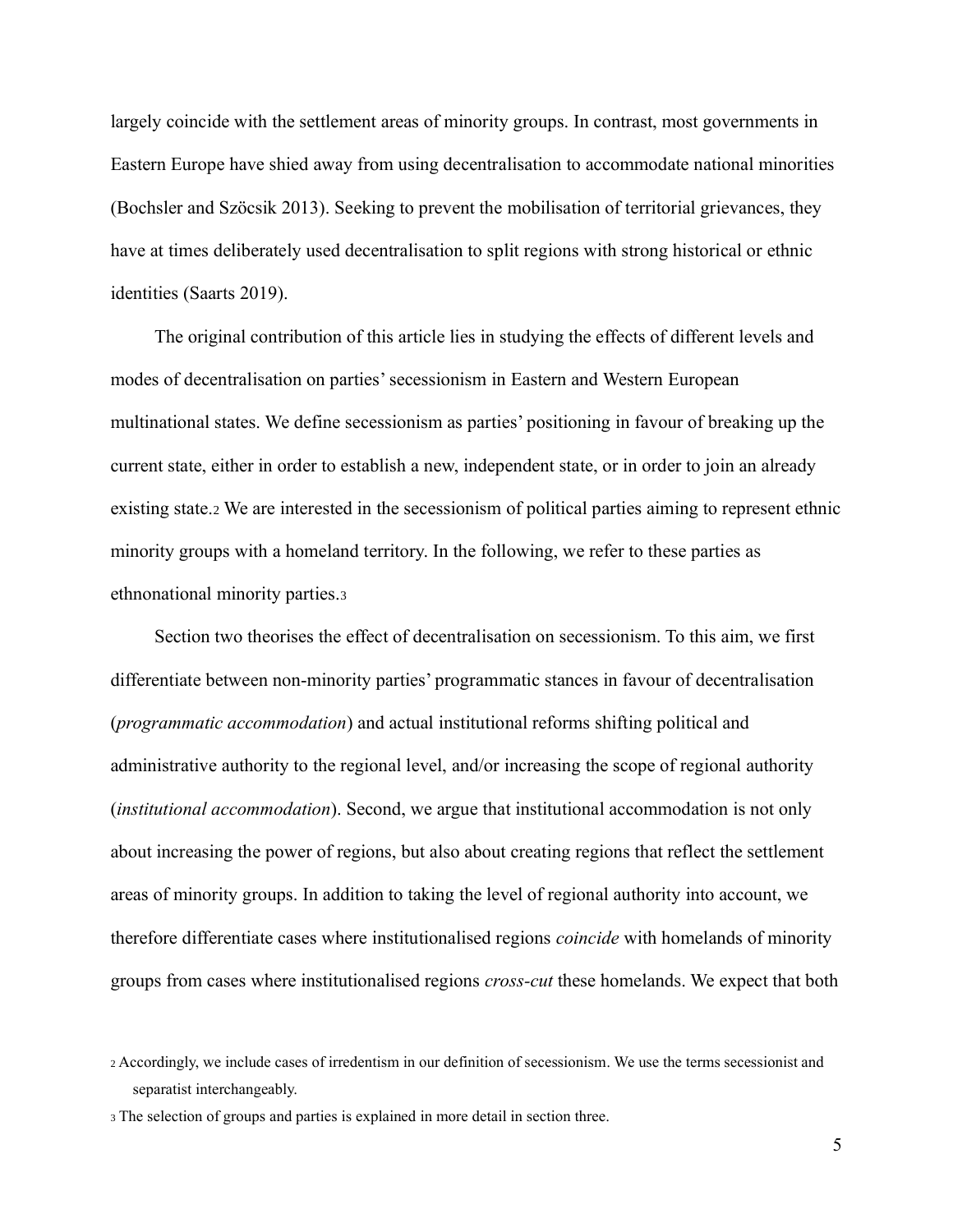programmatic accommodation and institutional accommodation increase the likelihood that minority parties adopt secessionist positions. We then present our case selection, data, and empirical strategy in section three, including a descriptive comparison of decentralisation in Eastern and Western Europe. Section four presents the results of the empirical analysis. The analysis makes use of our Expert Survey on Ethnonationalism in Party Competition (EPAC) that covers party positions in six Western, 13 Eastern European democracies, and Turkey in 2011 and 2017 (Szöcsik and Zuber 2015; Zuber and Szöcsik 2019). Estimating logit regressions, we find that a higher *level* of programmatic and institutional territorial accommodation of minority groups is robustly associated with a higher likelihood of minority parties with secessionist positions. However, turning to first-difference estimation, the results highlight that *increases* in programmatic accommodation between 2011 and 2017 in fact *decrease* the likelihood that minority parties adopt secessionist positions. These findings underline the need to collect panel data on minority parties' positions to move from correlational to causal analysis of the effect of decentralisation on secessionism in party competition. Section five concludes the article.

## **Decentralisation and secessionism**

Like the territorial politics literature, we assume that vote-seeking parties contest each other with different proposals for territorial solutions to the centre–periphery conflict in multinational states. In this field, some scholars have focused on how minority parties respond to the *programmatic* positioning of mainstream or state-wide parties on decentralisation, while others have analysed how minority parties respond to the *institutional* incentives of decentralisation. In what follows, we argue that ethnonational minority parties take both the political context and the institutional status quo into account when choosing a position on secession.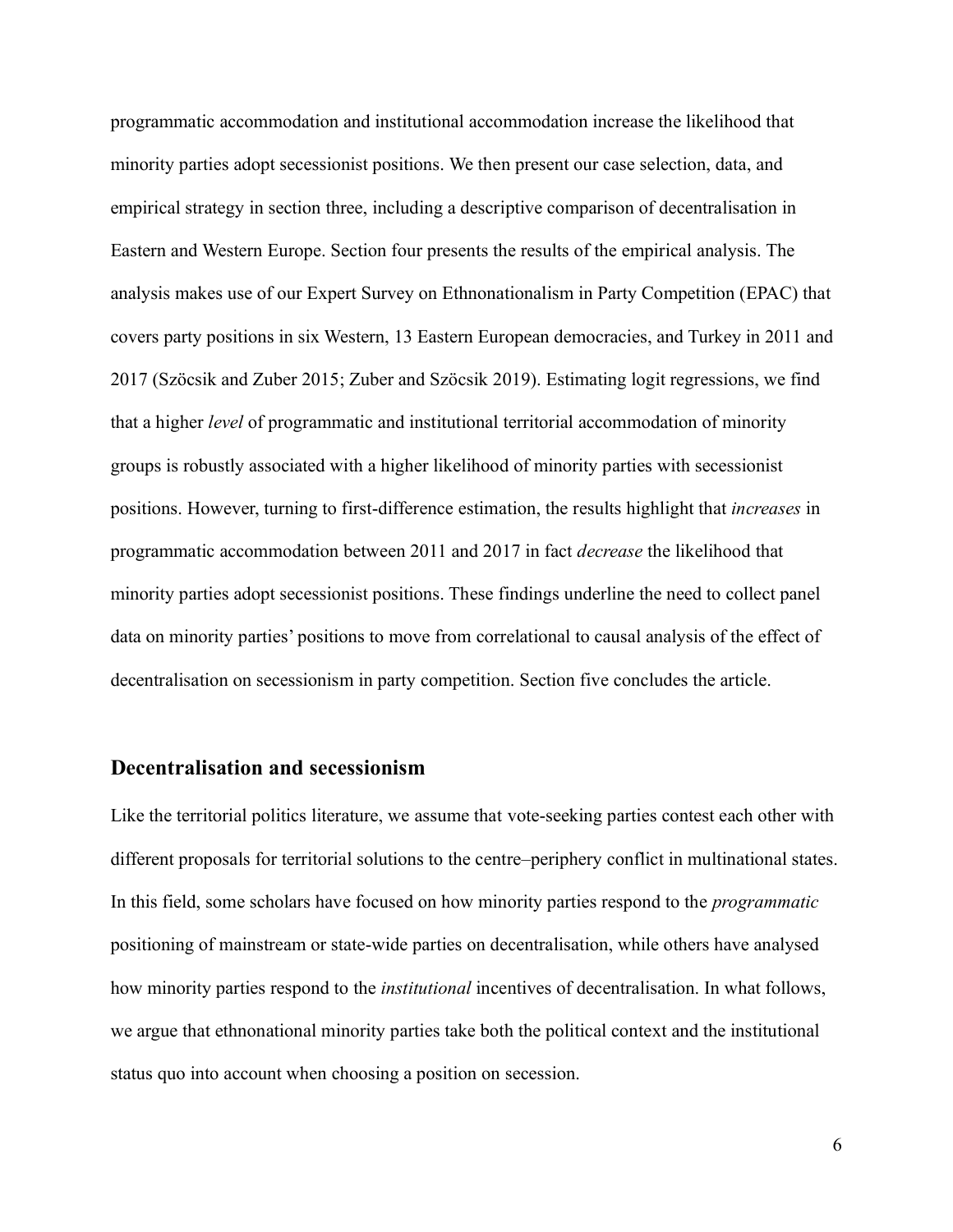Advancing an argument of *programmatic accommodation*, Meguid (2008) expects that if mainstream centre-left and centre-right parties move closer to the positions of regionalist parties on decentralisation, regionalists lose votes as they lose their unique selling point in the eyes of voters. In later work, Meguid (2015) showed that while this strategy works at the national level, decentralisation allows regionalist parties to grow at the regional level. These insights into the electoral logic of programmatic accommodation are important, yet they disregard parties' positions. Massetti and Schakel (2016) fill this gap when they argue that minority parties are more likely to become separatist the more state-wide parties embrace decentralisation, precisely to mark their distinctiveness from accommodative state-wide parties. In line with this argument, their results for Western Europe show that programmatic accommodation increases the likelihood that regionalist parties will be separatist. Furthermore, it is plausible that minority parties believe that a mainstream party with a decentralist position is more likely to make concessions to the minority than a mainstream party opposing decentralisation. The expected pay-off to be reaped from advocating secession is thus the higher, the more accommodative the positions of mainstream parties are.<sup>4</sup> On the basis of these arguments, we expect that the more favourably non-nationalist parties position themselves on the issue of granting territorial autonomy to minorities, the more likely it is minority parties will adopt secessionist positions. We further expect that it matters whether the parties accommodating minority demands are included in the central government. Governing parties can transform their programmatic promises into policy change and initiate decentralisation reforms. Based on these arguments, we formulate the following hypotheses:

<sup>4</sup> We thank one of the anonymous reviewers for pointing out this further strategic consideration.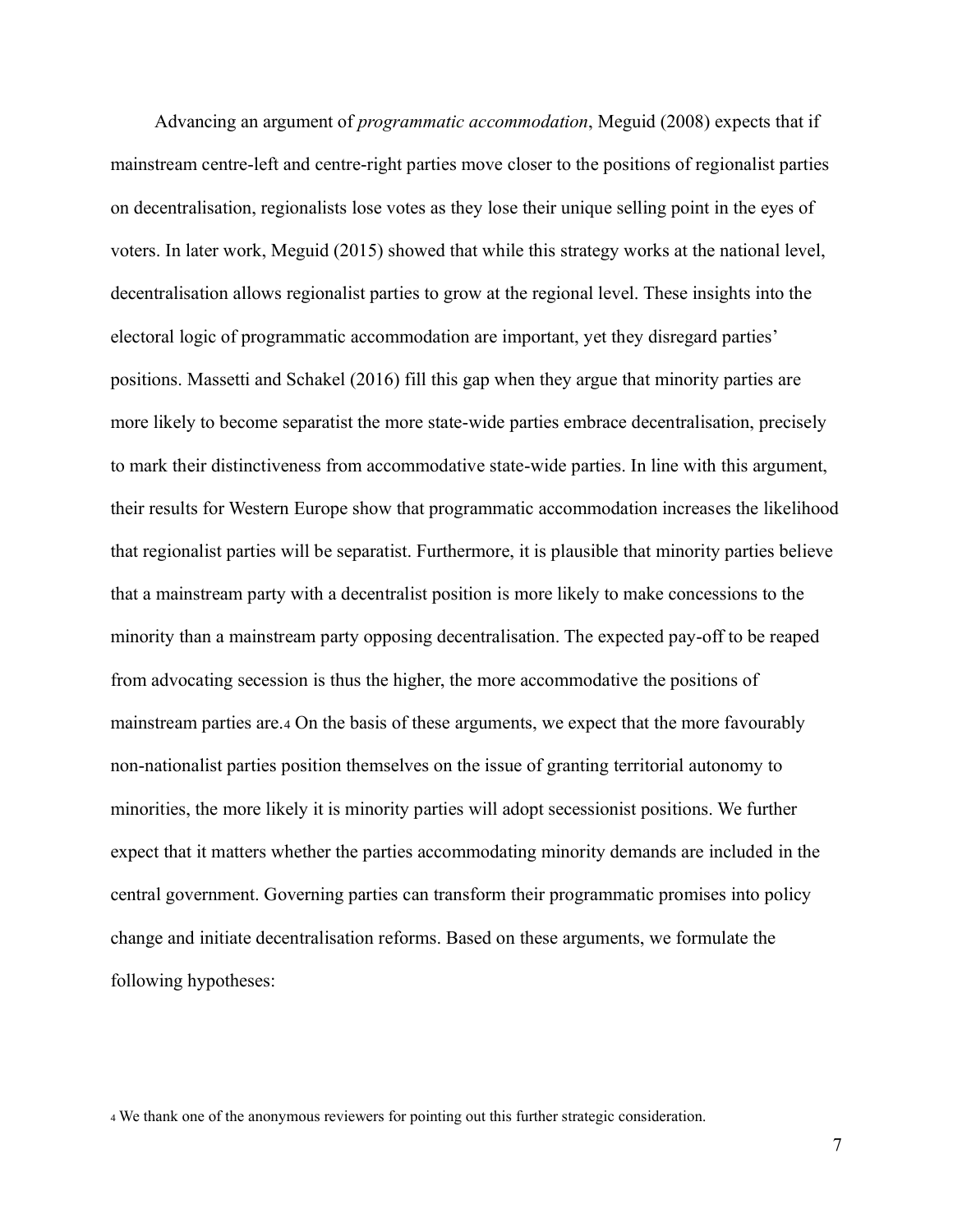*H1a: Programmatic accommodation, non-nationalist parties: The more in favour of territorial autonomy for minorities non-nationalist parties in the national parliament are, the more likely it is that ethnonational minority parties demand secession.*

*H1b: Programmatic accommodation, governing parties: The more in favour of territorial autonomy for minorities the governing parties are, the more likely it is that ethnonational minority parties demand secession.*

The long-standing argument behind *institutional accommodation* is that the establishment of representative and executive institutions at the regional level provides the resources for minority parties to seek independence (Brancati 2006). Regional institutions can serve as protostate institutions, and therefore facilitate the creation of an independent state and make the secessionist project more viable (Bunce 1997). Minority parties and politicians are empowered by legislative and executive regional institutions, gain governing experience and can lay legitimate claim to the leadership of an independence movement (Roeder 2007). In this sense, territorial self-government can serve as a springboard for secessionist demands (Rode *et al.* 2017: 162; Kymlicka 1998). However, this argument has rarely been tested in a systematic manner. Massetti and Schakel (2016) again stand out for showing that decentralising institutional reforms increase the likelihood of secessionist positioning among regionalist parties in Western Europe. On this basis, we formulate the following hypothesis:

*H2: Level of autonomy: Higher levels of regional autonomy increase the likelihood that ethnonational minority parties demand secession.*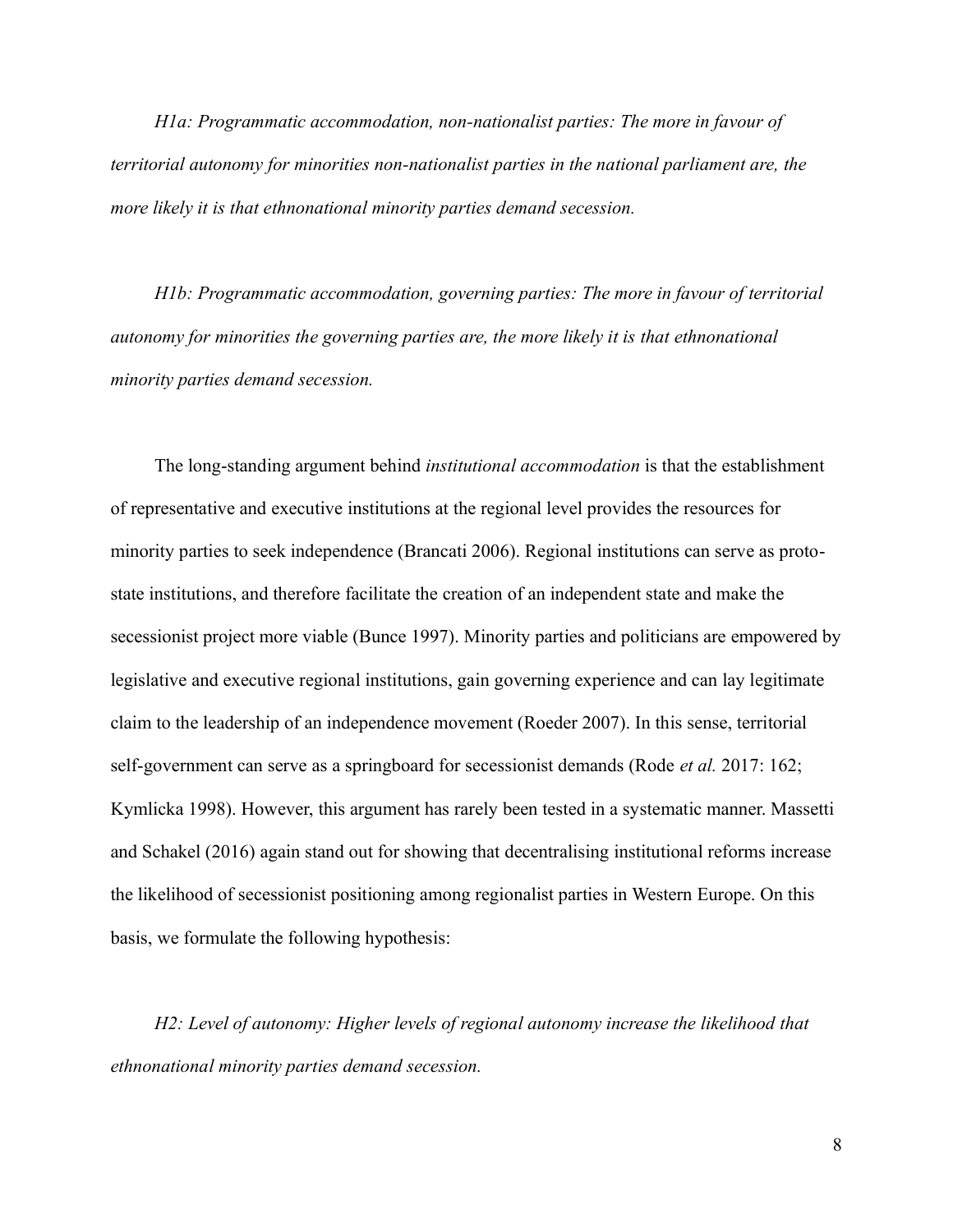The debate about institutional accommodation tends to centre around the question of whether and if so, how much authority is granted to a region. However, another important choice is whether the boundaries of the newly created territorial units correspond to the settlement areas of national minorities. As Kymlicka has argued, 'federalism can only serve as a mechanism for self-government if the national minority forms a majority in one of the federal subunits, as the Québécois do in Quebec' (1995: 29). The boundaries of regions have to be drawn in a way that turns state-wide minorities into regional majorities. This ensures that members of minority groups are represented by a regional government expected to take decisions in their interest.

In the case of Eastern Europe, the question of boundaries has been of particular importance. In the ethno-federal system of Yugoslavia, the boundaries of the autonomous republics had ensured the dominance of each of the countries' constituent nations in one republic. The violent break-up, however, disqualified the territorial accommodation of minority demands in the eyes of the governments of the Yugoslav successor states. Apart from the federal intermezzo of the Union of Serbia and Montenegro that came to an end when Montenegro declared independence in 2006, and Bosnia and Herzegovina, where the international community pushed for a complex federal model to end civil war, the Yugoslav successor states turned away from creating ethno-territorial autonomies. The break-up of ethno-federal Czechoslovakia into the Czech Republic and Slovakia was peaceful, but similarly centralized political authority. The other countries of Eastern Europe emerged from communism with highly centralized structures of government already in place. The Baltic countries and Bulgaria subsequently decentralised at the local level, but never introduced institutions of regional self-government. The remaining countries introduced regional institutions, however, not to accommodate minorities' demands for territorial self-government (Brusis 2002; Saarts 2019; Schakel 2017: 311–5). To the contrary, regional boundaries were in some cases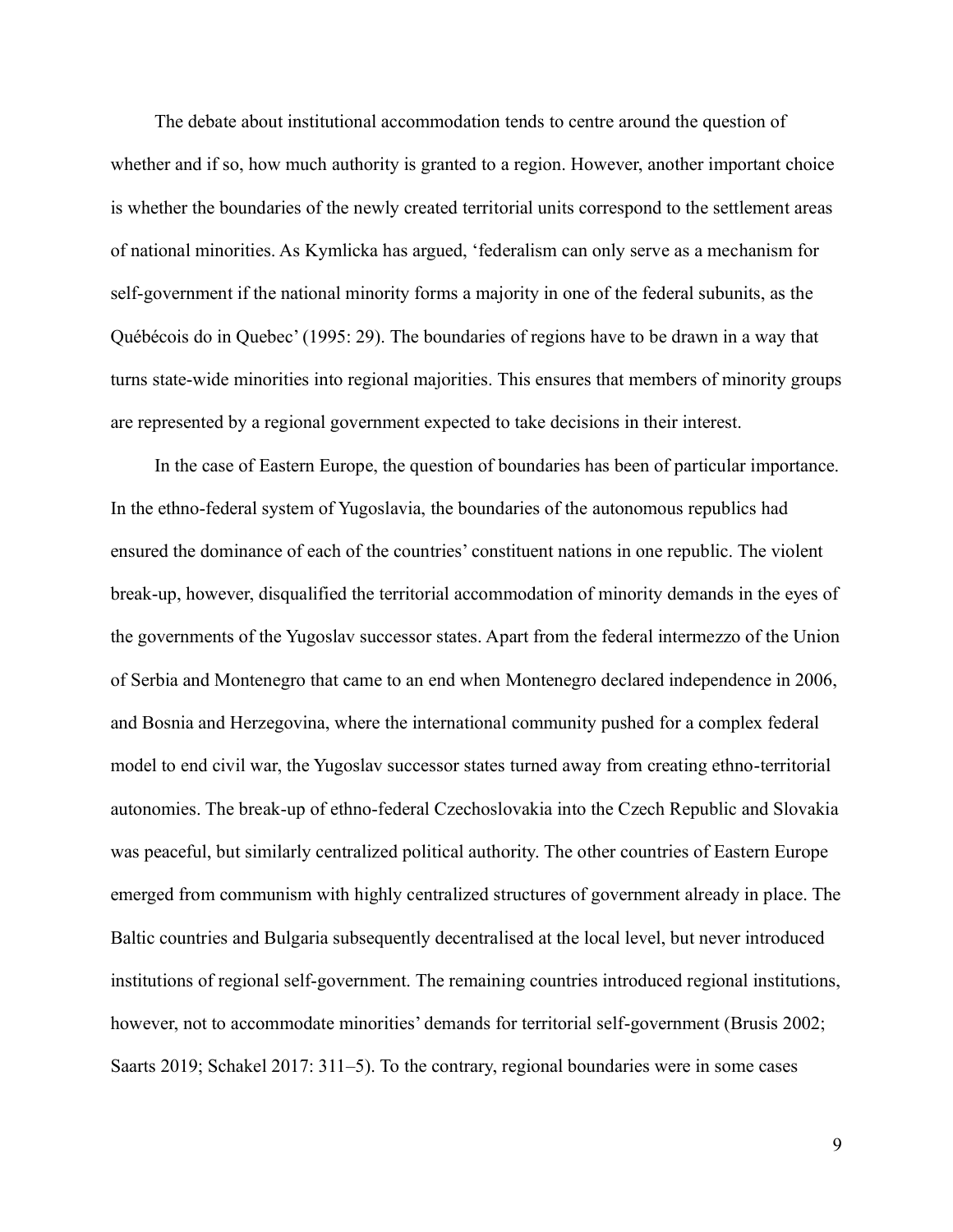deliberately drawn to split up historical, or ethnic homeland regions. <sup>5</sup> For example, in Slovakia, the nationalist Mečiar government created regional boundaries that split up the historical homeland of the Hungarian minority in 1996. This initial choice as well as the 2001 reform disregarded Hungarian parties' demands for a coinciding region in the country's South-West (Rybář and Spáč 2017: 241–4). In addition to the strategic splitting of minority regions, European integration and the possibility to access EU cohesion funds have been a major catalyst for reforms creating meso-level political and administrative institutions across Eastern Europe (Brusis 2002). In most Eastern European countries, the boundaries of regions have therefore been designed neither according to historic regions nor with respect to ethnic affiliations' (Brusis 2002: 551; see also Saarts 2019; Schakel 2017: 311–5).

Eastern European realities thus necessitate theorizing the incentives that coinciding and non-coinciding regions offer for the strategic choices of ethnonational minority parties. While it certainly matters how much authority a region receives, it is also relevant whether an institutionalized region overlaps with or cross-cuts the minority group's homeland. It is only in the case of overlap that decentralisation provides institutional resources for secession. We argue that for this overlap to exist, two conditions need to be fulfilled: 1) the majority of the institutionalized region's population identifies with an ethnic minority group; 2) the majority of individuals identifying with this minority group in the country lives in that same institutionalized region. If neither or only one of these conditions applies, granting more authority to the region does not increase incentives for secessionist positioning of minority parties. If the first condition fails to apply, even if the share of a minority group is significant in a region, the parties

 $5$  It is worth noting that during the 19th century, Western European states (prominently France and Spain) have also sought to avoid coinciding regions by splitting national minorities' homelands or by integrated them into larger territorial units Kymlicka (2001: 75–6).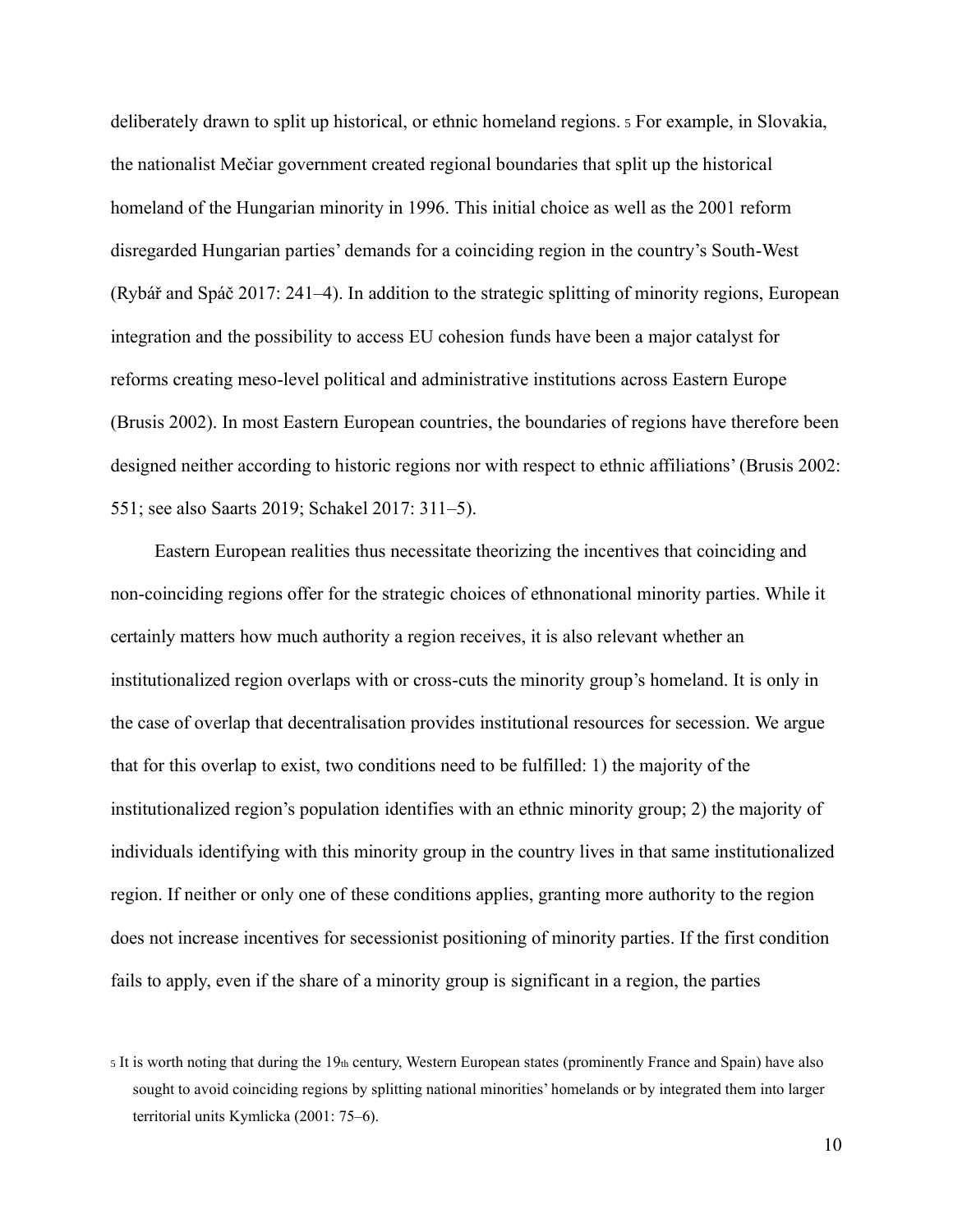representing the minority will need to cooperate with parties representing the majority or other minorities. In particular, in such a case, the formation of a regional government uniquely representing the minority group is highly unlikely. Parties representing the minority will be in the opposition unless they try to attract votes from other groups. In such a scenario, secessionism becomes less attractive as an electoral strategy. If the second condition fails to apply, institutionalized region and minority homeland cross-cut each other. In this case, regional institutions do not support the emergence of a unified political leadership of the ethnic minority (Roeder 2007). Therefore, in this case regional institutions do not facilitate secessionist demands. The following hypothesis takes this reasoning into account:

*H3: Coinciding vs. non-coinciding region: Ethnonational minority parties representing groups settled in a coinciding institutionalized region are more likely to demand secession than ethnonational minority parties representing groups settled in non-coinciding institutionalized regions.* 

### **Case selection, data, and method**

To compile a set of ethnonational minority parties, we draw on the second round of the Ethnonationalism in Party Competition (EPAC) expert survey that covers ethnonational minority parties' stances on secession in 2017 (Zuber and Szöcsik 2019). The dataset covers parties in all European democracies where at least one ethnic group is considered to be politically relevant by the Ethnic Power Relations dataset project (EPR-ETH) (Vogt *et al.* 2015).<sup>6</sup> Minority parties were

<sup>6</sup> The EPR-ETH project categorises 'an ethnic group as politically relevant if at least one political organization claims to represent it in national politics, or if its members are subjected to state-led political discrimination' (Cederman *et al.* 2010: 99). Countries were classified as democratic if rated 'free' or 'partly free' on the Freedom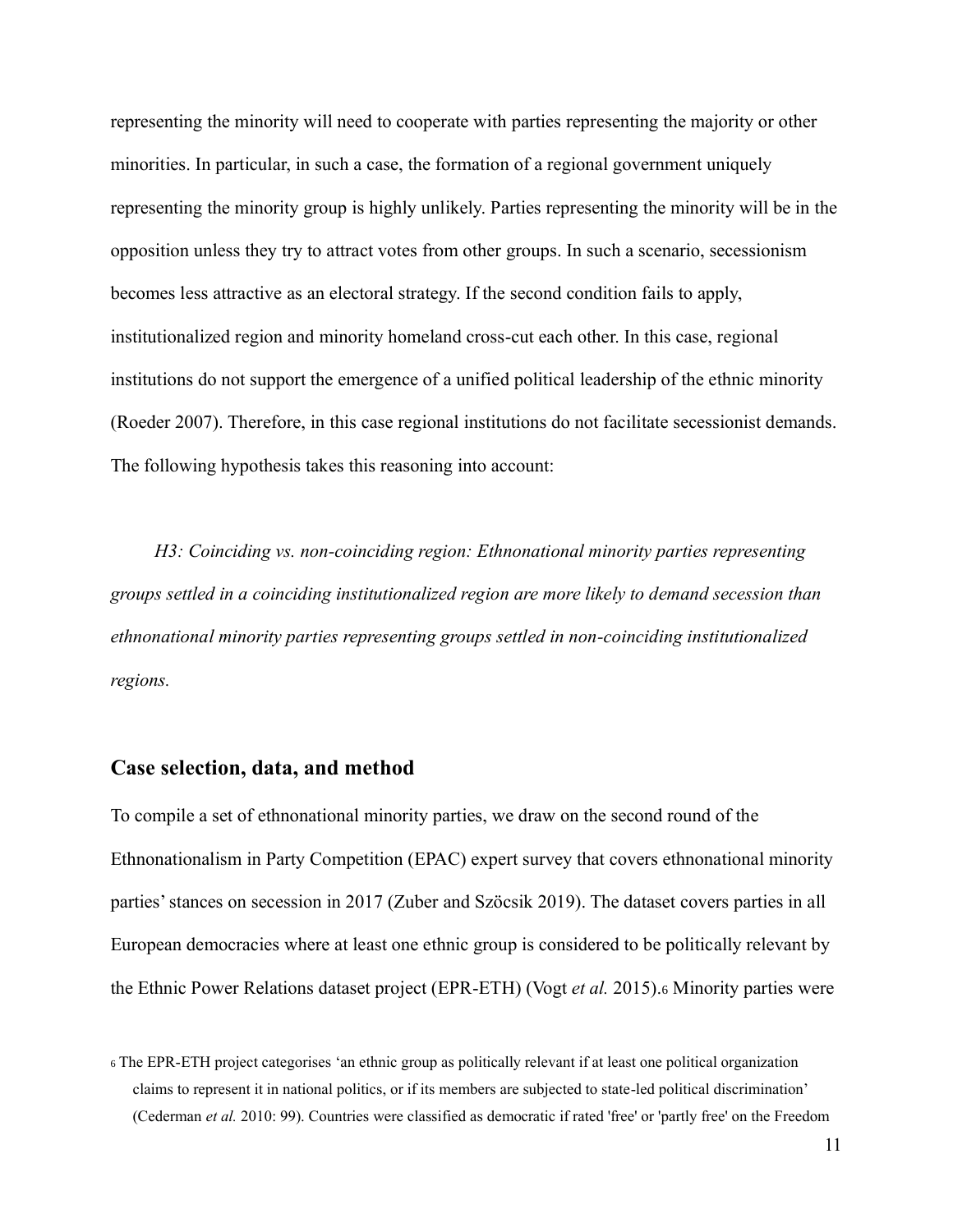included in the expert survey if desk research provided initial evidence that they appeal to a group included in the EPR-ETH project, and if they had gained at least one seat in the national parliament in the most recent parliamentary elections, or at least one seat and at least 3 per cent of the subnational votes in at least one region in the last regional elections (as of September 2016).<sup>7</sup> In addition, the survey covered non-minority parties that gained at least 7 per cent of the vote in the most recent state-wide parliamentary election. Party position estimates were obtained from between 4 and 19 experts per country. The initial classification of parties as minority parties was validated by asking experts whether each of the included parties aimed to represent an (ethno)national group in politics. Parties were only selected for the analysis if a qualified majority of experts answered this question in the affirmative. This led to a sample consisting of 83 parties aiming to represent 43 groups in 22 countries.

To measure *secessionism*, the dependent variable, we use a question that asks experts for a party's preferred territorial model:

'In multinational states, parties may have different positions on which territorial model best suits a multinational society. Please indicate whether any of the parties explicitly support any of the following territorial models  $(1–7)$ , or tick 'other' if a party explicitly supports any other territorial model not included in the list.

House index and classified as a 'democracy' by the Polity IV project. The initial selection of countries was done in 2011 and was maintained for the second round of the expert survey, even though democracy had deteriorated in Turkey and Ukraine. The selected countries are: Belgium, Bosnia and Herzegovina, Bulgaria, Croatia, Estonia, Finland, France, Italy, Kosovo, Latvia, Lithuania, Macedonia, Moldova, Montenegro, Poland, Romania, Serbia, Slovakia, Spain, Turkey, UK, and Ukraine.

<sup>7</sup> Minority parties that had been included in 2011 were included in 2017 even if they no longer passed this criterion of relevance.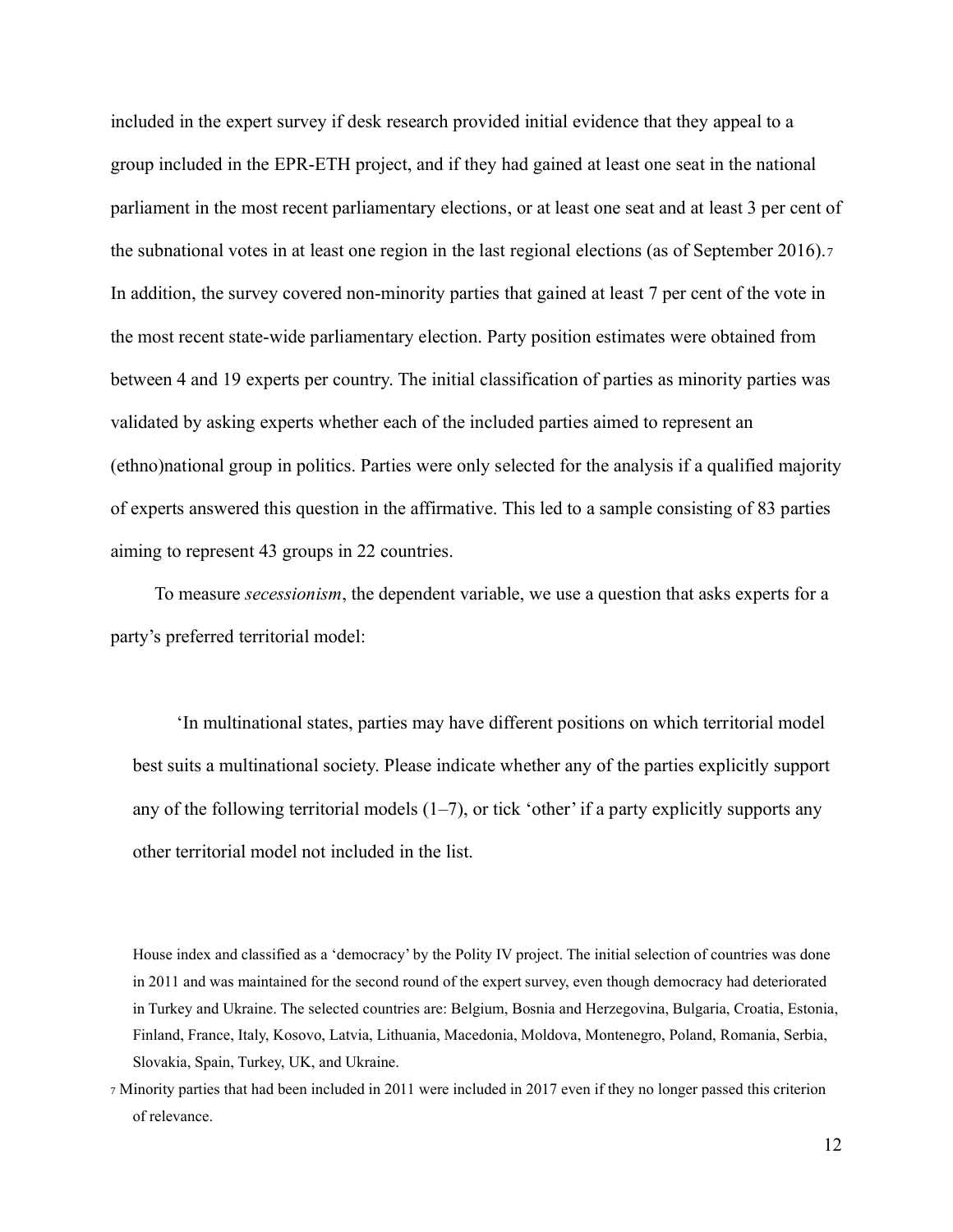- 1. unitary state
- 2. decentralisation
- 3. decentralisation on ethnic basis
- 4. symmetrical federalism, where all regions have equal rights
- 5. asymmetrical federalism, where a national minority region has more rights than other regions
- 6. independence for a national minority region
- 7. annexation of the national minority region by another state.'

The dummy variable *secessionism* takes the value 1 if a majority of experts ticked 'independence' (6) or 'annexation' (7). In cases where there was more than one most frequent answer category, and categories 6 or 7 were among them, we also coded the party as secessionist. The reasoning was that secessionist parties may present ambiguous positions to the public for strategic reasons (Massetti and Schakel 2016: 63). This may lead experts to be divided on whether the party is in favour of secession or not.

Table 1 shows which minority parties had secessionist positions in 2017 and provides information on their electoral strength at the national and regional level in the latest election prior to 2017. Out of the total of 83 ethnonational minority parties, 22 had a secessionist position in 2017. Out of these, 7 are located in Eastern, and 15 in Western Europ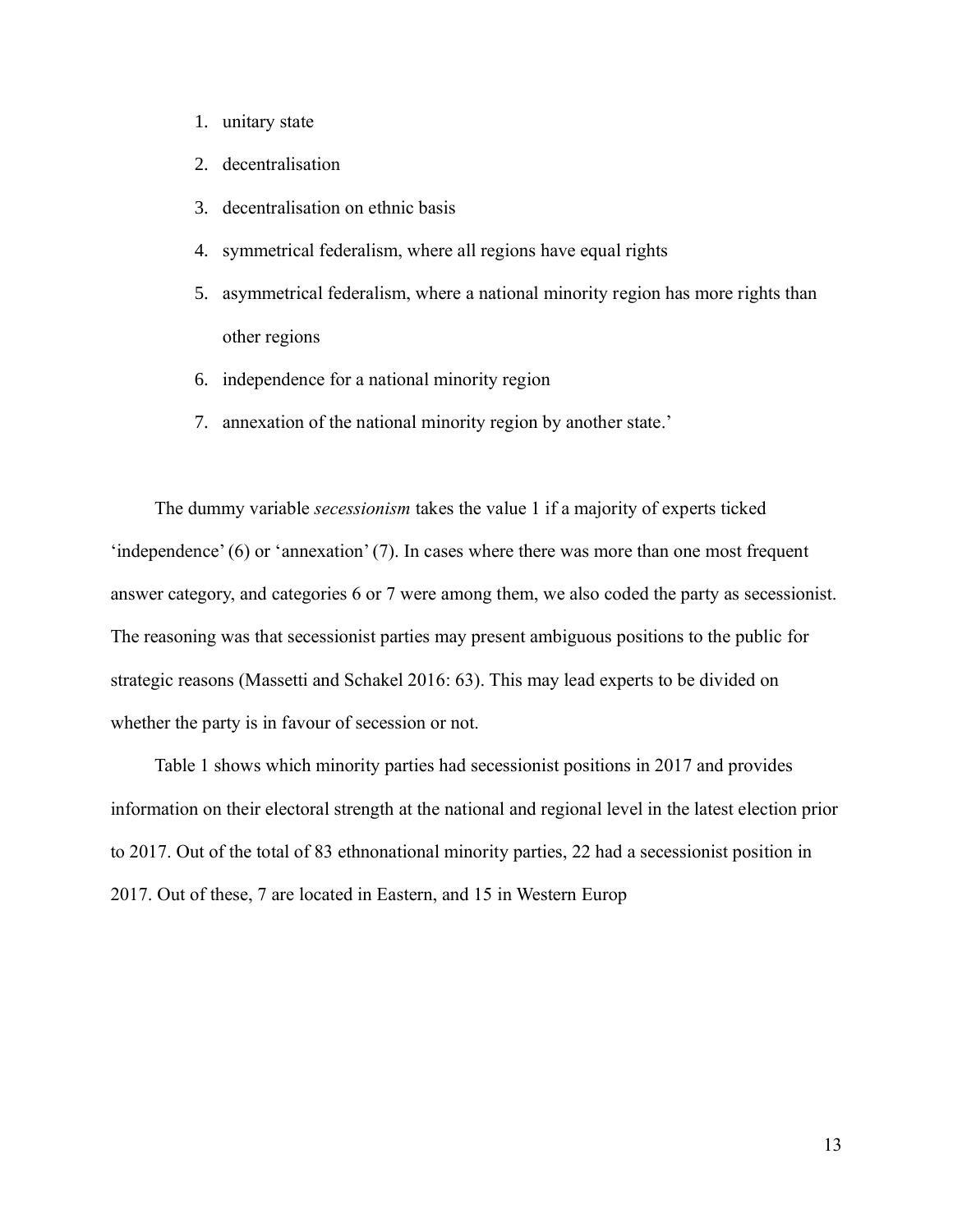| <b>Party name</b>                                 | Party name in<br><b>English</b>            | Group           | <b>Country</b> | <b>National</b><br><b>Vote Share</b> | <b>Year National</b><br><b>Election</b> | <b>Regional</b><br><b>Vote Share</b> | <b>Year Regional</b><br><b>Election</b> |
|---------------------------------------------------|--------------------------------------------|-----------------|----------------|--------------------------------------|-----------------------------------------|--------------------------------------|-----------------------------------------|
| <b>Vlaams Belang</b>                              | <b>Flemish Interest</b>                    | Flemings        | Belgium        | 3.7                                  | 2014                                    | 5.9                                  | 2014                                    |
| Nieuw-Vlaams<br>Alliantie                         | New Flemish Alliance                       | Flemings        | Belgium        | 20.2                                 | 2014                                    | 31.9                                 | 2014                                    |
| Corsica Libera                                    | Free Corsica                               | Corsicans       | France         | $\blacksquare$                       | 2012                                    | 7.8                                  | 2015                                    |
| Süd-Tiroler Freiheit                              | South Tyrolean<br>Freedom                  | South Tyroleans | Italy          | $\overline{a}$                       | 2013                                    | 7.2                                  | 2013                                    |
| BürgerUnion                                       | Union for South Tyrol                      | South Tyroleans | Italy          | $\overline{\phantom{a}}$             | 2013                                    | 2.1                                  | 2013                                    |
| Convergència<br>Democràtica de<br>Catalunya (CDC) | Democratic<br>Convergence of<br>Catalonia  | Catalans        | Spain          | 2.3                                  | 2015                                    | 39.6<br>(with ERC)                   | 2015                                    |
| Esquerra Republicana<br>de Catalunya (ERC)        | Republican Left of<br>Catalonia            | Catalans        | Spain          | 2.4                                  | 2015                                    | 39.6<br>(with CDC)                   | 2015                                    |
| Candidatura d'Unitat<br>Popular                   | Popular Unity<br>Candidacy                 | Catalans        | Spain          | ÷,                                   | 2015                                    | 8.2                                  | 2015                                    |
| Solidaritat Catalana<br>per la Independencia      | Catalan Solidarity for<br>Independence     | Catalans        | Spain          | $\blacksquare$                       | 2015                                    | $\sim$                               |                                         |
| Alternativa Galega de<br>Esquerda                 | Galician Alternative of<br>the Left        | Galicians       | Spain          | $\overline{a}$                       | 2015                                    | 14.3                                 | 2012                                    |
| <b>Bloque Nacionalista</b><br>Galego              | Galician Nationalist<br><b>Block</b>       | Galicians       | Spain          |                                      | 2015                                    | $\overline{7}$                       | 2012                                    |
| Euskal Herria Bildu                               | <b>Basque Country Unite</b>                | <b>Basques</b>  | Spain          | 0.9                                  | 2015                                    | 25                                   | 2012                                    |
| Sinn Fein                                         | Sinn Fein                                  | Catholic Irish  | <b>UK</b>      | 0.6                                  | 2015                                    | 24                                   | 2016                                    |
| Social Democratic &<br><b>Labour Party</b>        | Social Democratic &<br><b>Labour Party</b> | Catholic Irish  | <b>UK</b>      | 0.3                                  | 2015                                    | 12                                   | 2016                                    |
| Plaid Cymru                                       | The Party of Wales                         | Welsh           | <b>UK</b>      | 0.6                                  | 2015                                    | 20.5                                 | 2016                                    |
| <b>Scottish National Party</b>                    | <b>Scottish National Party</b>             | Scots           | UK             | 4.7                                  | 2015                                    | 46.5                                 | 2016                                    |

Table 1. Secessionist ethnonational minority parties in 2017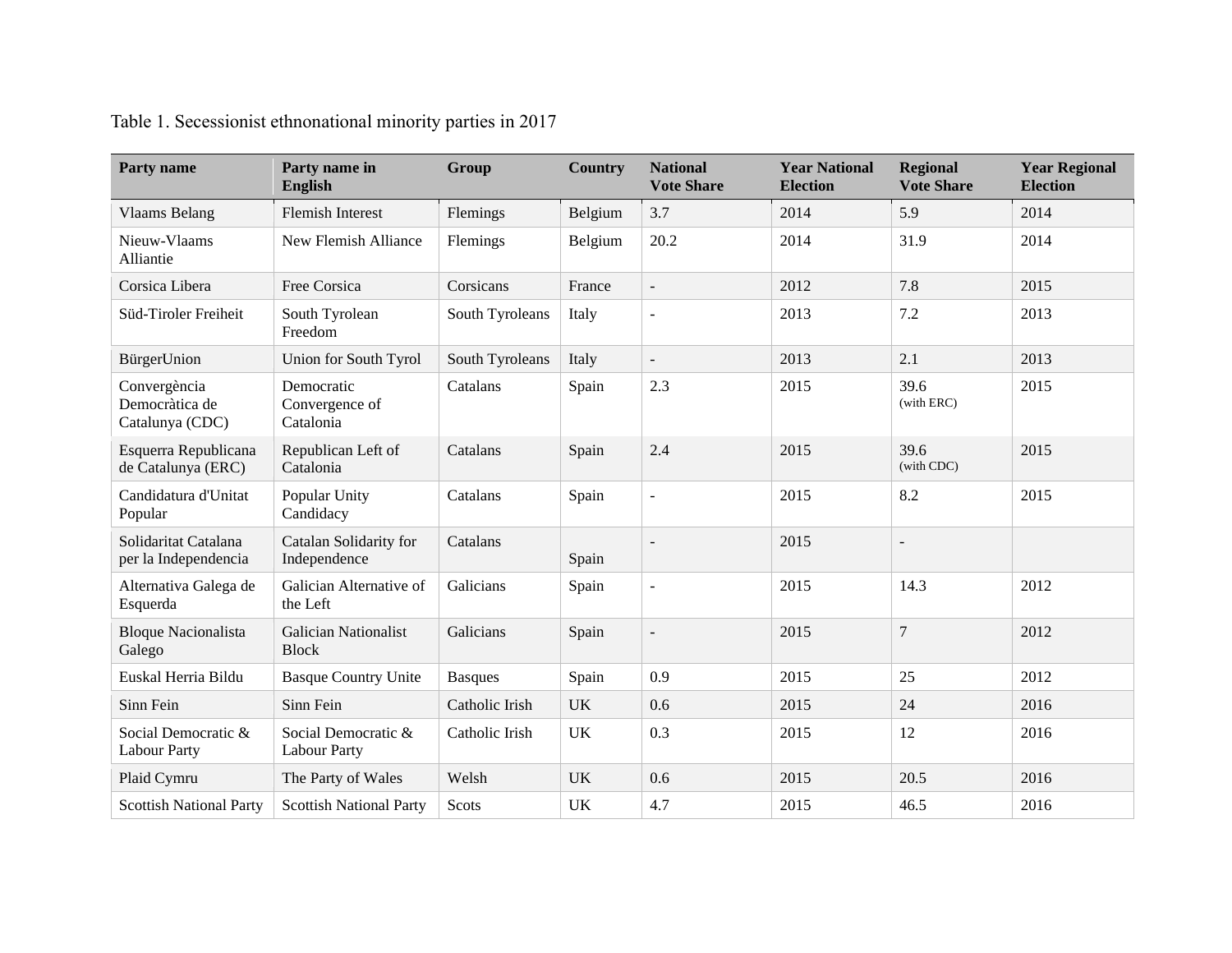| Hrvatska stranka prava<br>BiH        | Croatian Party of<br>Rights of BiH      | Croats           | <b>BiH</b> | 0.6    | 2014                     | 0.7                      | 2014                         |
|--------------------------------------|-----------------------------------------|------------------|------------|--------|--------------------------|--------------------------|------------------------------|
| Srpska demokratska<br>stranka (SDS)  | Serbian Democratic<br>Party             | <b>Serbs</b>     | <b>BiH</b> | 32.7   | 2014                     | 26.3<br>(with PUP-SRS)   | 2014                         |
| Srpska Radikalna<br>Stranka RS (SRS) | Serb Radical Party of<br><b>RS</b>      | Serbs            | <b>BiH</b> | 5.7    | 2014                     | 26.3<br>(with SDS-PUP)   | 2014                         |
| Savez Nezavisnih<br>Socijaldemokrata | Alliance of<br>Independent              | <b>Serbs</b>     | <b>BiH</b> | 38.5   | 2014                     | 32.2                     | 2014                         |
| Socijalistička partija               | <b>Socialist Party</b>                  | Serbs            | <b>BiH</b> | 2.9    | 2014                     | 5.1                      | 2014                         |
| Partia Demokratike<br>Shqiptare      | Democratic Party of<br><b>Albanians</b> | <b>Albanians</b> | Serbia     | $\sim$ | $\overline{\phantom{a}}$ | $\overline{\phantom{a}}$ | $\qquad \qquad \blacksquare$ |
| Srpska Lista                         | Serbian List                            | Serbs            | Kosovo     | 5.2    | 2014                     |                          | $\overline{\phantom{0}}$     |

Notes.

Regional election results for Bosnia and Herzegovina (BiH) refer to the entity level. Results for the Croat party are for the Federation of Bosnia and Herzegovina, the relevant entity for the Serb parties is Republika Srpska.

There are no directly elected regional assemblies in Kosovo.

The Democratic Party of Albanians (Serbia) and Catalan Solidarity for Independence (Spain) are included despite not fulfilling the criterion of relevance in 2017 because they had been included in the 2011 expert survey.

If elections were contested in an electoral alliance with another party also included in the expert survey, the result is the joint result and the alliance partner is indicated in brackets.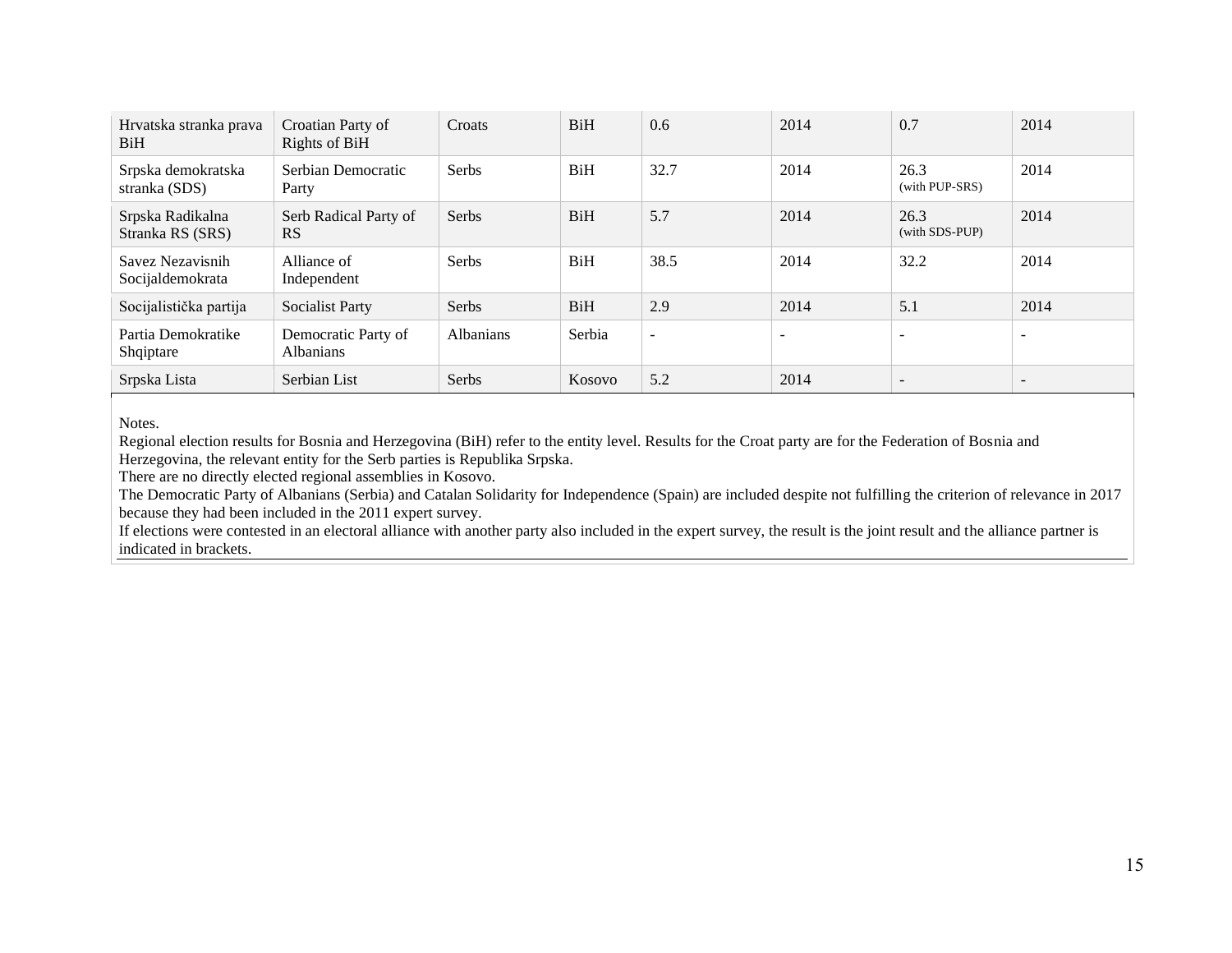Turning to the independent variables, *programmatic accommodation* is measured with two variables, allowing us to test whether minority parties' positions are related to the party system as a whole, or instead to the parties in government that could also deliver on institutional reform.<sup>8</sup> *Party system accommodation* is the average position of parties represented in the national parliament that were neither identified as minority nationalist, nor as majority nationalist on the question of whether territorial autonomy should be granted to national minorities, with positions of parties weighted by seat share. *Government accommodation* is the average position of parties governing at the national level on the same question, with positions of parties weighted by their share of government seats. The scale ranges from 0 (strongly against territorial autonomy) to 10 (strongly in favour of territorial autonomy). We draw on the 2011 edition of EPAC to calculate these measures, assuming that minority parties' positions in 2017 reflect their strategic responses to programmatic accommodation at an earlier point in time.

Figure 1 displays programmatic accommodation for Eastern and Western European cases. The box plots show that Eastern European party systems and governments are less accommodative when it comes to the question of whether national minorities should receive selfgoverning rights on a territorial basis. The only Eastern European countries where governments had a position in favour of territorial autonomy for minorities were the governments of Bosnia and Herzegovina and Ukraine. Governments in Estonia and Bulgaria were maximally opposed to territorial autonomy.

<sup>8</sup> Appendix A presents an overview of the variables.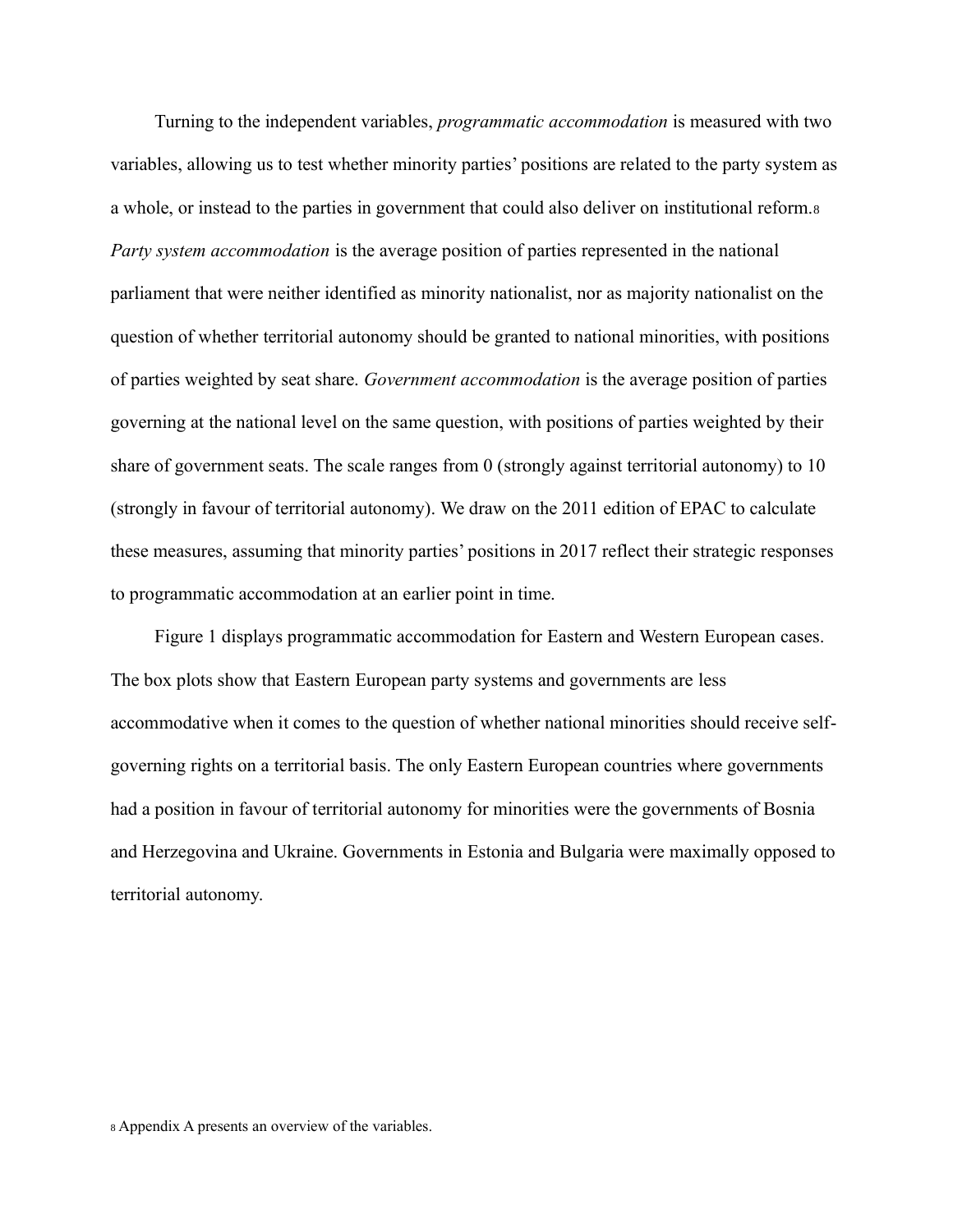

Figure 1. Programmatic accommodation in Eastern and Western Europe

The *level of regional authority* is measured by the level of self-rule that the central government guarantees a region. We rely on the measurement of regional self-rule from the regional authority index (RAI) dataset (Hooghe *et al.* 2016).<sup>9</sup> The self-rule index has five components: institutional depth, policy scope, fiscal autonomy, borrow autonomy, and representation, and it ranges from 0 to 18.<sup>10</sup> We measure the variable in 2010, the latest year for which RAI data is available.

<sup>9</sup> The regional authority dataset does not cover Moldova and the Ukraine and we lose three parties when estimating the impact of regional self-rule on the likelihood of secession.

10 The five dimensions measure the following: '1) Institutional depth: the extent to which a regional government is autonomous rather than deconcentrated (0–3); 2) Policy scope: the range of policies for which a regional government is responsible (0–4); 3) Fiscal autonomy: the extent to which a regional government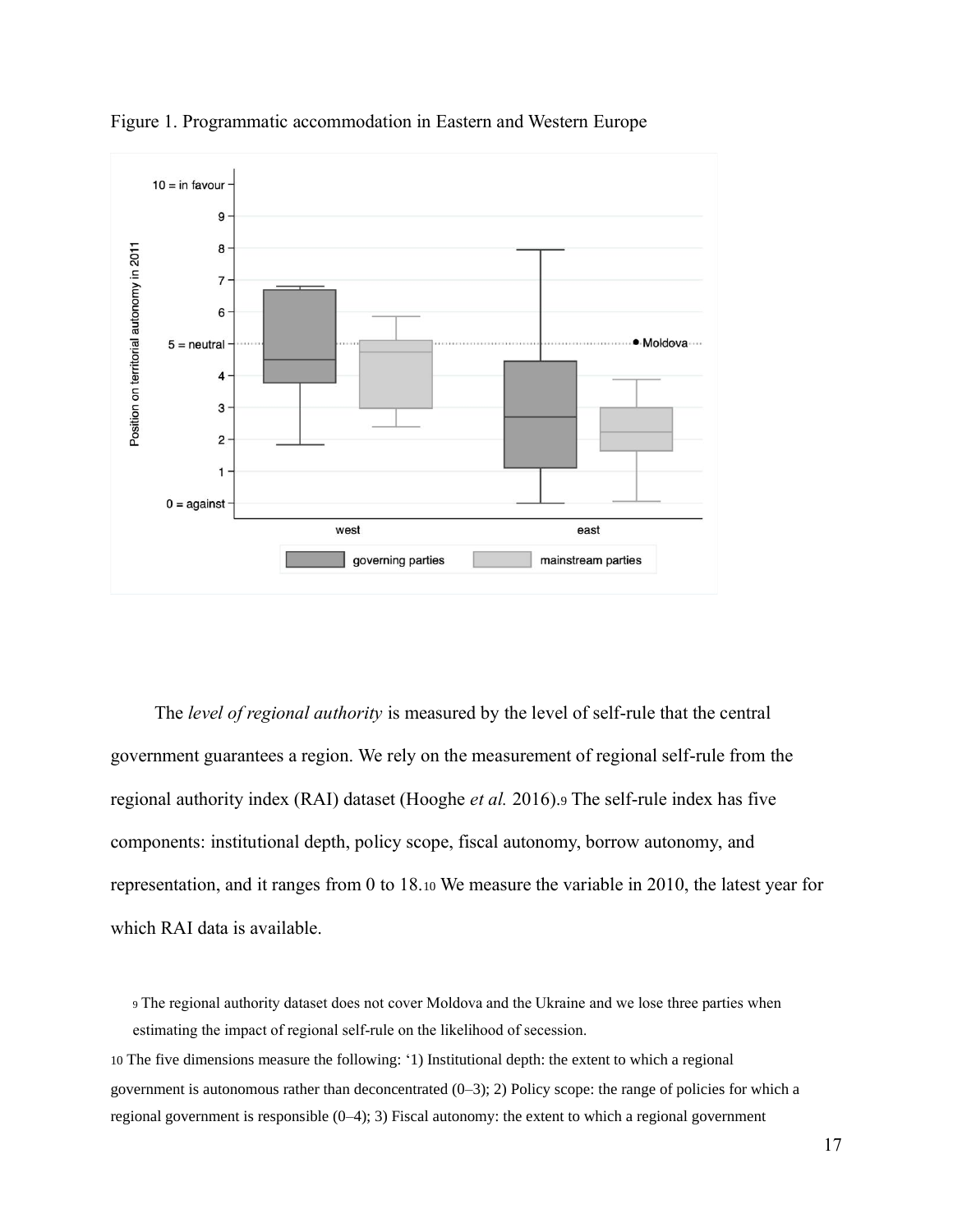Figure 2 displays box plots for the level of self-rule. The plots show that the level of selfrule enjoyed by regions is much lower in Eastern Europe than in Western Europe. Only Bosnia and Herzegovina defies this Eastern European pattern, with a value of 16 (for Republika Srpska), and exceeds all Western European countries on regional self-rule.





To measure whether regions coincide with or cross-cut the settlement areas of the national minorities the selected parties seek to represent, we defined two necessary conditions. The

can independently tax its population (0–4); 4) Borrow autonomy: The extent to which a regional government can borrow (0-3); 5) Representation: the extent to which a region is endowed with an independent legislature and executive (0–4)' (Codebook Regional Authority Index 2015: 3–4).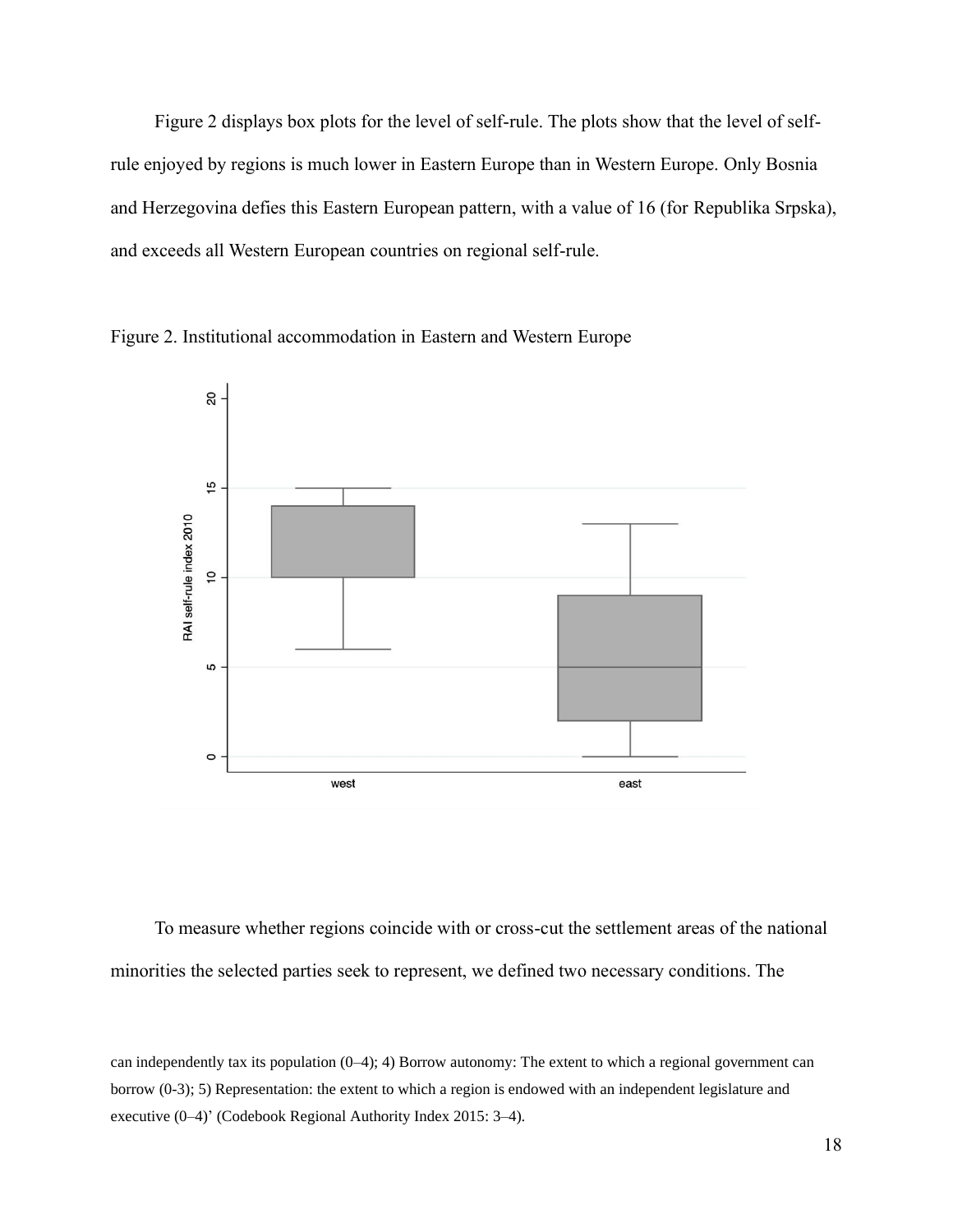variable *coinciding* takes the value 1 if both of these conditions are met and 0 otherwise. First, more than 50 per cent of an institutionalized region's population identifies as belonging to the minority group. Second, at least 50 per cent of the total number of people identifying with that national minority group in a given country live in that same institutionalized region. An institutionalised region can only serve as a springboard for secession if both conditions are fulfilled. Returning to our introductory examples, in the case of Catalonia both conditions are met. Hungarians in Romania satisfy only the first condition. While the Hungarians represent the majority in two counties – in Hargitha and Covasna – the majority of Hungarians in Romania lives outside of these two regions.

To identify relevant institutionalized regions, we rely again on the regional authority index (Hooghe *et al.* 2016). To measure the share of the minority population inside and outside an institutionalised region, we rely on the following data sources in descending order, depending on availability: 1) ethnic or national identification using census data, 2) ethnic or national identification using survey data, 3) census data on language use, 4) expert knowledge, 5) secondary literature, and 6) Wikipedia (see Appendix B).<sup>11</sup>

Table 2 shows that in Western Europe, minority groups have often successfully fought to have autonomy granted to a region that coincides with their settlement patterns and/or their historical autonomies. Only Swedes on the Finnish mainland do not predominantly live in one institutionalized region where they represent the regional majority, and Aostans (French speakers) do not constitute the majority of the regional population in Italy's Aosta Valley. In all the other

<sup>11</sup> The variable *coinciding* is missing for Corsicans in France, Basques in Spain, and Catholics in Northern Ireland because we lack data on whether a majority of group members is concentrated in an institutionalized region. We therefore lose 5 parties when estimating the impact of coinciding region on the likelihood of secession.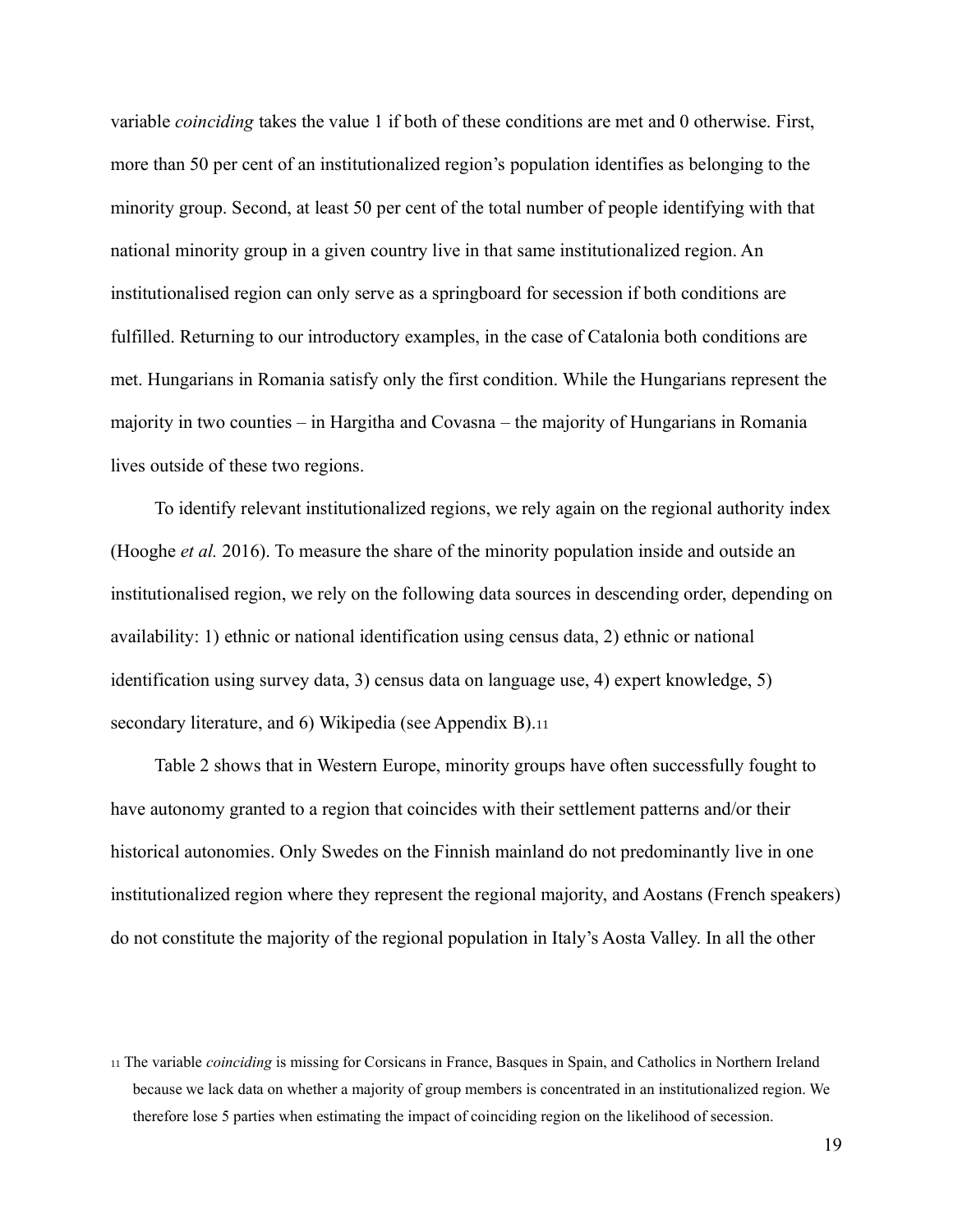multinational Western European countries, the boundaries of institutionalized regions correspond to the settlement areas of the national minorities.

In Eastern Europe, only the Serbs in Bosnia and Herzegovina and Kosovo are settled predominantly in an institutionalized region where they represent the regional majority. None of the other ethnic minority groups in Eastern Europe have a coinciding institutionalized region. Territorially concentrated minorities in Eastern Europe either lack a regional level of political representation (e.g. the Russian-speaking minorities in the Baltic countries or the Turkish minority in Bulgaria), or regional divisions cut across their settlements. Not even Macedonia, where relations between the Macedonian majority and the Albanian minority came under great strain in 2001, opted for ethnic regionalisation. The Ohrid Agreement of August 2001 settled the conflict by striking a compromise between Macedonian preferences for centralisation and Albanian demands for territorial autonomy, and decentralised authority to the local, but not the regional level (Walsh 2019).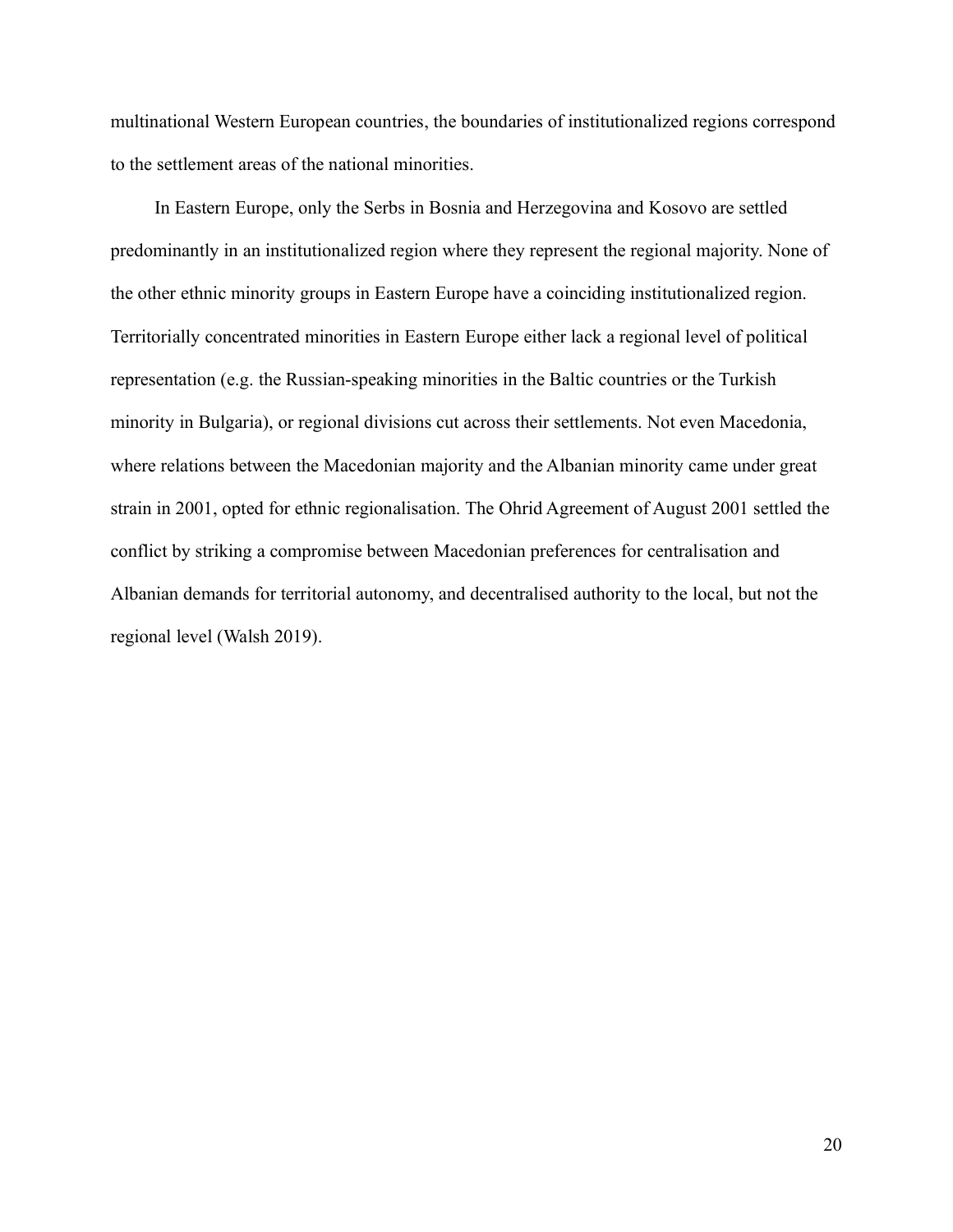|                       | <b>Coinciding regions</b> | <b>Non-coinciding regions</b>     |
|-----------------------|---------------------------|-----------------------------------|
| <b>Eastern Europe</b> | Serbs / BiH               | Croots / BiH                      |
|                       | Serbs / Kosovo            | Turkish / Bulgaria                |
|                       |                           | Serbs / Croatia                   |
|                       |                           | Bosniaks / Croatia                |
|                       |                           | Bosniaks / Kosovo                 |
|                       |                           | Gorani / Kosovo                   |
|                       |                           | Turks / Kosovo                    |
|                       |                           | Russians / Latvia                 |
|                       |                           | Poles / Lithuania                 |
|                       |                           | Russians / Lithuania              |
|                       |                           | Albanians / Macedonia             |
|                       |                           | Serbs / Macedonia                 |
|                       |                           | Turks / Macedonia                 |
|                       |                           | Albanians / Montenegro            |
|                       |                           | Bosniaks / Montenegro             |
|                       |                           | Serbs / Montenegro                |
|                       |                           | Hungarians / Romania              |
|                       |                           | Germans / Romania                 |
|                       |                           | Albanians / Serbia                |
|                       |                           | Bosniaks / Serbia                 |
|                       |                           | Hungarians / Slovakia             |
| <b>Western Europe</b> | Flemings / Belgium        | Swedish speakers / Mainland       |
|                       | German-speakers / Italy   | Finland                           |
|                       | Catalans / Spain          | Aostans (French speakers) / Italy |
|                       | Galicians / Spain         |                                   |
|                       | S <sub>costs</sub> / UK   |                                   |
|                       | Welsh / UK                |                                   |

Table 2. Groups settling in coinciding vs. non-coinciding regions in Eastern and Western Europe

Note:

Data on the number of Corsican and Basque speakers living outside the Basque Country and Corsica and data for the number of Northern Irish catholics outside Northern Ireland could not be found (see Appendix B). As a consequence, the variable 'coinciding' could not be coded for Basques, Corsicans and Northern Irish Catholics.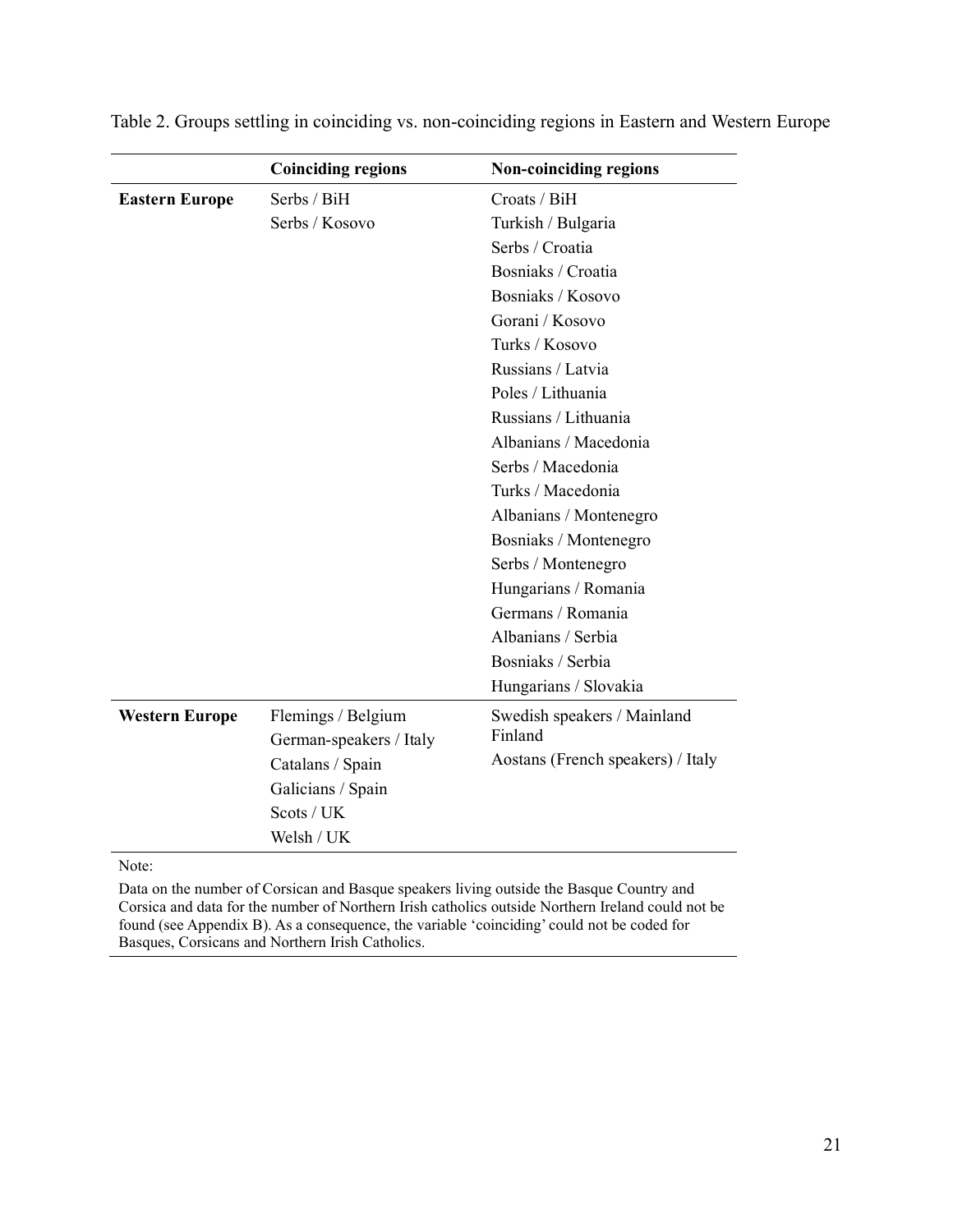Looking at the distribution of our four variables measuring programmatic and institutional accommodation, marked differences thus appear when comparing Eastern with Western Europe. In multinational countries in Eastern Europe, the programmatic discourses of non-minority parties are less supportive of territorial accommodation, and this corresponds to an institutional context that is much less decentralised than in Western Europe, and in which regions almost never reflect the settlement patterns of national minorities.

A challenge for any empirical test of the effect of decentralisation on secessionism is that decentralisation is not distributed randomly across minority regions. Territorial autonomy can be endogenous to secessionism: credible threats to secession and nationalist mobilization have been identified as causes of territorial accommodation in multinational states (Grigoryan 2012; Zuber 2011). Ideally, we would observe minority parties over an extended period of time during which some of the groups the parties seek to represent gain territorial autonomy, while others do not, and see whether parties adapt their positions accordingly. However, to the best of our knowledge, time series data on parties' positions on territorial autonomy and secession are not available beyond Western Europe. The EPAC data is the first dataset to systematically cover parties' secessionism in Western and Eastern Europe for two time points, thereby helping to handle the endogeneity problem.

We therefore calculate two sets of models. The first set assesses the relationship between *levels* of accommodation and the probability of secessionist positioning through logistic regressions. For these models, we lag the accommodation variables and measure programmatic accommodation based on the 2011 expert survey data, and institutional accommodation based on the 2010 RAI data to predict secessionist positioning in 2017. The dependent variable in these cross-sectional models with lagged independent variables is the secessionism dummy, indicating whether a party does or does not hold a secessionist position in 2017.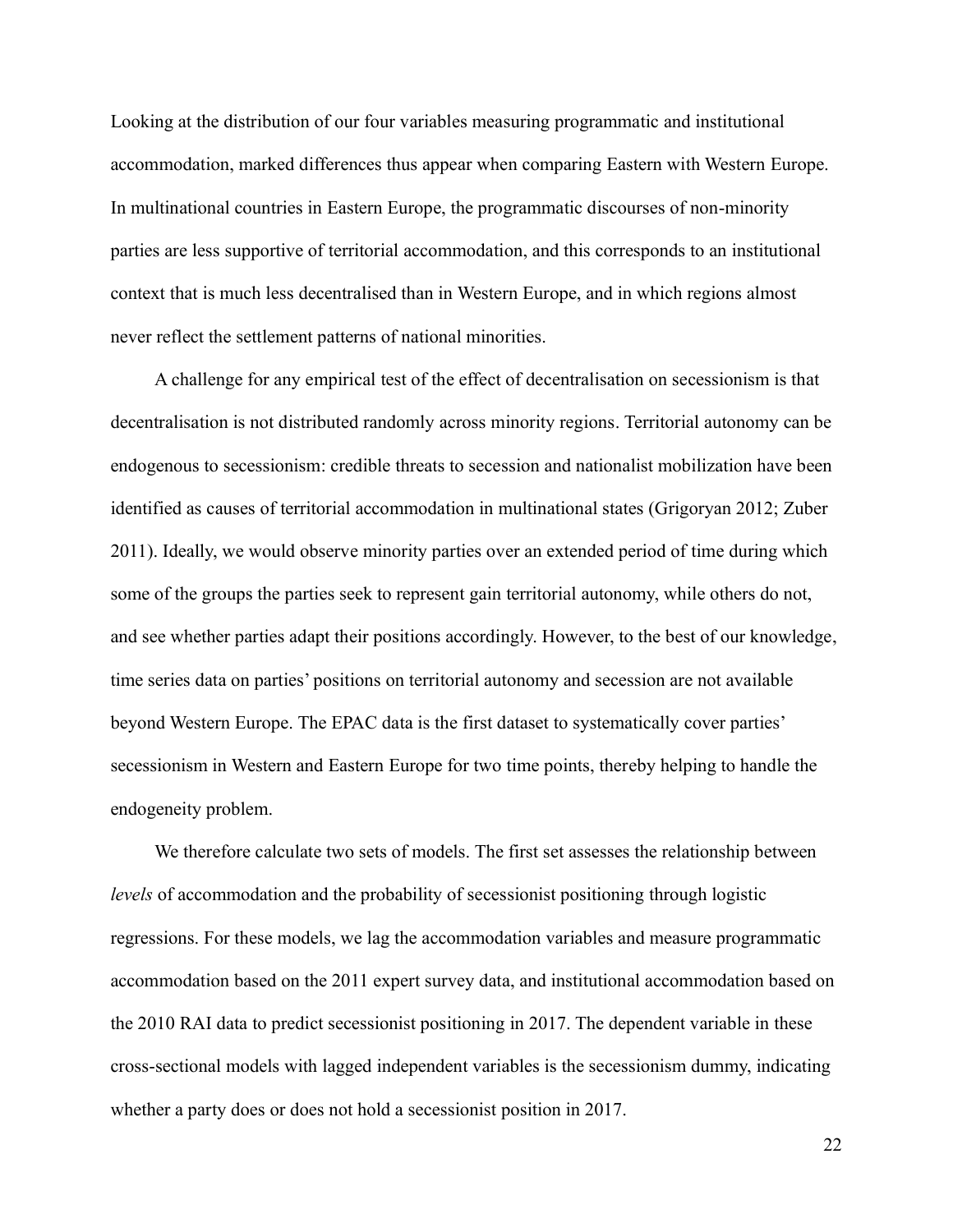The second set of models assesses first differences, regressing minority parties' *shift* towards a secessionist position between 2011 and 2017 on *changes* in accommodation. First differences account for time-invariant omitted variables, such as structural and historical causes of accommodation and secessionism, or earlier episodes of secessionist mobilization preceding initial accommodation (Wooldridge 2012: 459–63). A shift towards a secessionist position is coded as given (variable *secessionist shift* = 1) if a minority party that was deemed nonsecessionist by a majority of experts in 2011 is deemed secessionist by a majority of experts in 2017, or if a party with a secessionist platform split from a previously non-secessionist party between 2011 and 2017. Only six out of the 83 parties included in the analysis either shifted towards secessionism or were born as secessionist splinters between 2011 and 2017. We therefore use Penalized Maximum Likelihood Estimation, a method suggested by Firth (1993) for rare events data.<sup>12</sup>

The advantage of being able to circumvent omitted variable bias through first differences estimation comes at the prize of only being able to estimate the effect of independent variables that changed between 2011 and 2017. Since there is very little change in territorial self-rule, and no change at all in whether groups have coinciding regions or not, we limit the analysis of first differences to changes in programmatic accommodation.<sup>13</sup> The variables *Δ party system accommodation* and *Δ government accommodation* are measured subtracting programmatic

<sup>12</sup> The following parties became secessionist: Convergència Democràtica de Catalunya, Candidatura d'Unitat Popular, Bloque Nacionalista Galego, and Alternativa Galega de Esquerda in Spain, Hrvatska stranka prava Bosne i Hercegovine in Bosnia and Herzegovina, and Demokratska Partija Albanaca / Partia Demokratike Shqiptare in Serbia. The variable secessionist shift is missing for Socijalistička partija (Bosnia) because the party was not included in the EPAC 2011 edition and it did not split from any of the parties previously included, so we cannot assess whether the party shifted its position.

<sup>13</sup> Figure C1 in Appendix C displays changes in programmatic accommodation between 2011 and 2017 by country.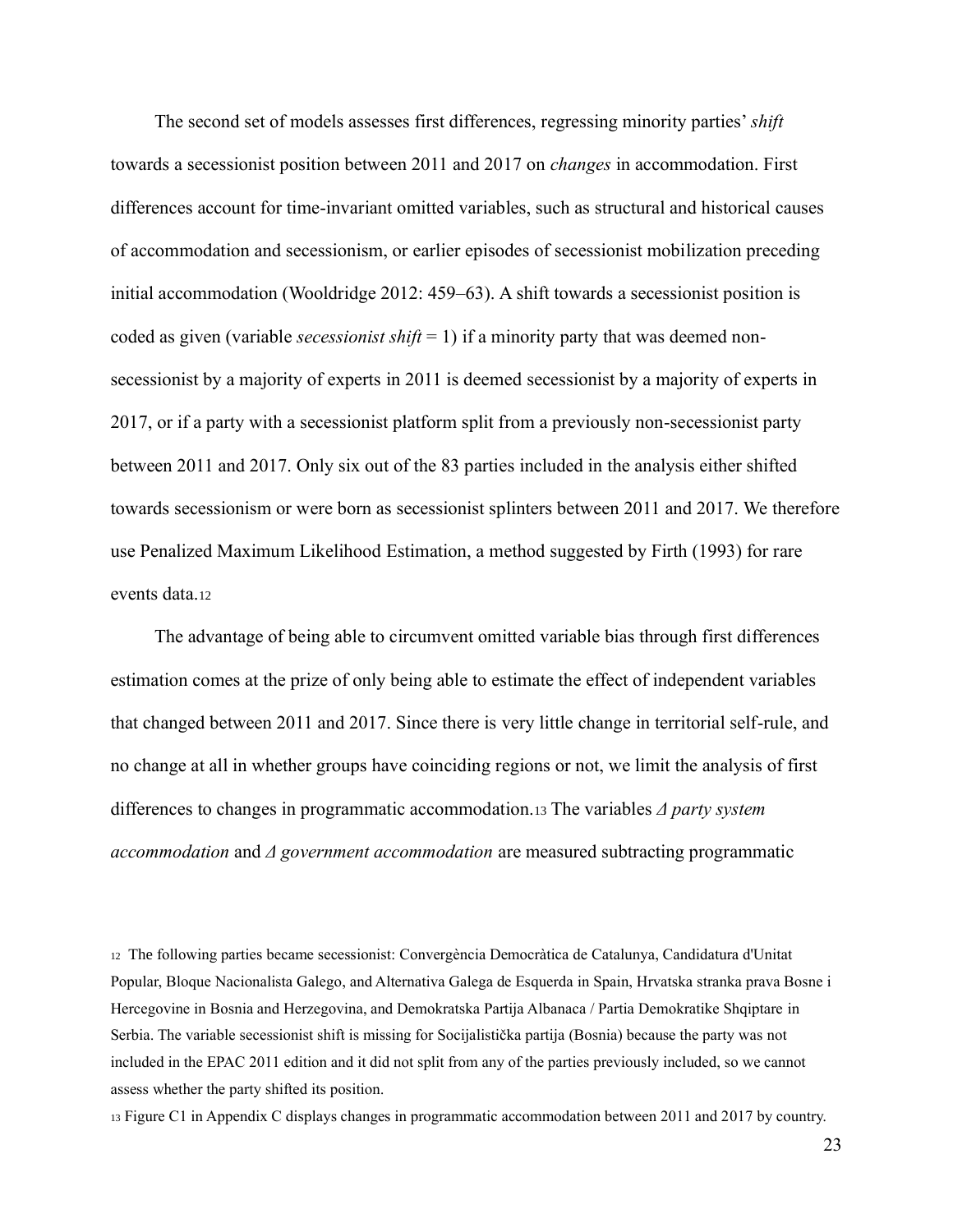accommodation in 2011 from programmatic accommodation in 2017. Negative values therefore indicate shifts towards more restrictive positions while positive values denote shifts towards more accommodative positions.

In addition, we control for three factors that might confound the relationship between decentralisation and secessionism in the cross-sectional models, namely the design of the electoral system, minority parties' participation in the central government, and the existence of a kin state. The electoral system affects the overall logic of party competition and therefore nonminority parties' choice whether to position themselves in favour of decentralising reforms, but it may also affect our dependent variable. Proportional representation may mitigate the extremism of ethnic elites by providing more possibilities to participate in parliament and to articulate minority interests therein (Cohen 1997). Proportional representation and eased conditions for minority parties might also lead to the proliferation of intra-ethnic competitors (Bochsler 2012), which increases the chances of ethnic outbidding and secessionist claims. We account for electoral system effects using the index of electability developed by Bochsler, Hänni, and Grofmann (2018). Unlike simple measures of disproportionality or minority quotas, the index of electability takes into account that the inclusiveness of electoral systems towards minorities results from the interaction of electoral rules, group size, and electoral geography. The index starts from a basic 'threshold of exclusion', defined as the vote share a political party needs in order to be represented in parliament. The threshold of exclusion equals  $\frac{1}{2}$  for simple plurality or majority systems and equals 1/(m + 1) for proportional representation in a district with *m* seats. This formula is then extended to account for territorial concentration and size of minority groups, as well as special minority provisions of the electoral system (the formulas used to calculate the index can be found in Appendix D). The index is coded by election for the years 1990–2013. We take the most recent election for each country in our sample and apply the natural logarithm to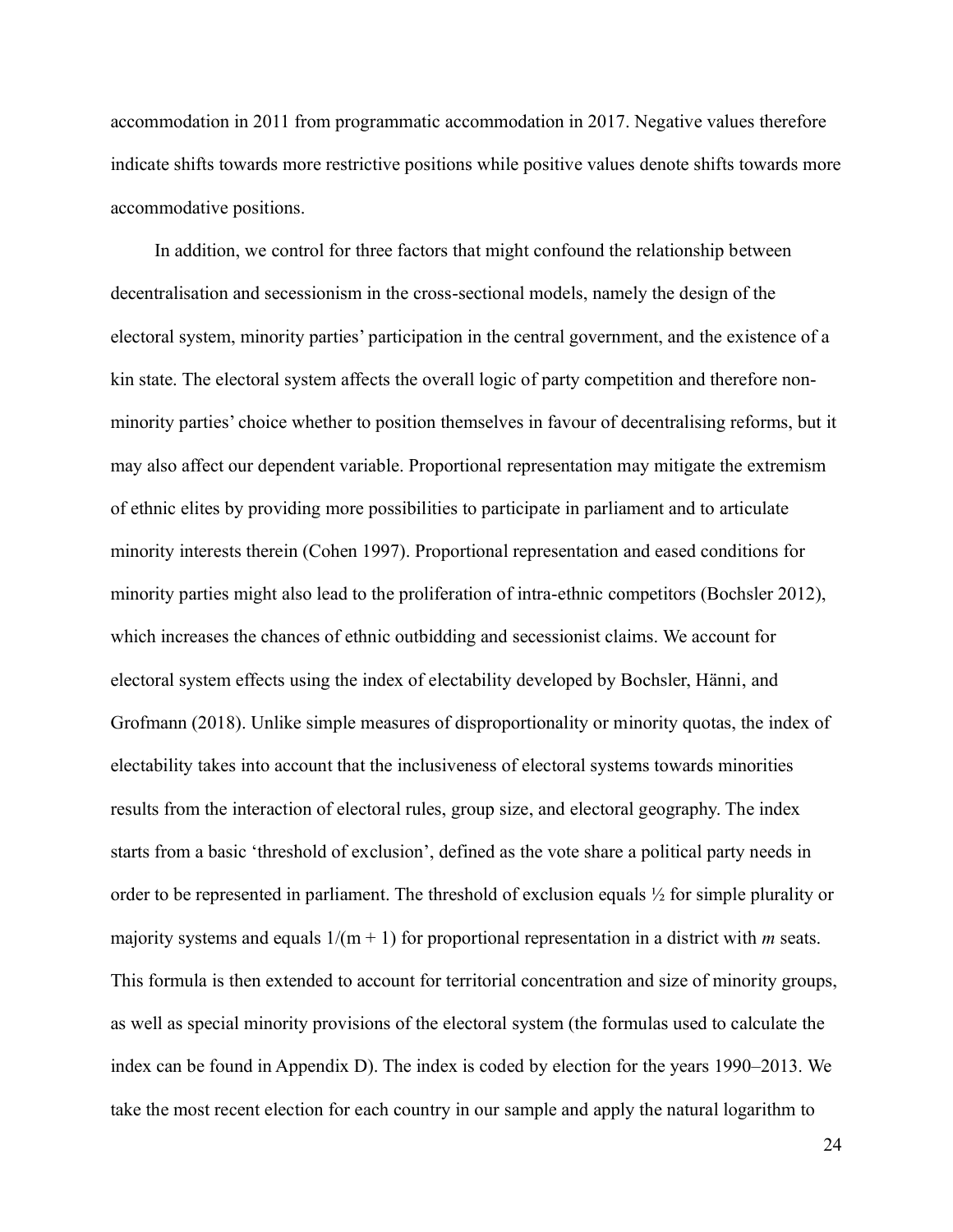the index to normalise its skewed distribution. The resulting variable *electability* ranges from - 1.10 to 4.82. Second, we control for whether minority parties are participating in coalition governments at the national level which might allow them to bargain more successfully for territorial autonomy than other parties, while at the same time potentially leading them to present more moderate stances in the centre-periphery conflict as the price for inclusion in the national government. The dummy variable *government participation* indicates whether a party is a member of the national governing coalition.<sup>14</sup> Third, the presence of a kindred group in a dominant political position in a neighbouring country could affect both the radicalism of minority parties and host governments' responses (Jenne *et al*. 2007; Stephen and Ayres 2000). The dummy variable *kin state* takes the value 1 if the group a given minority party appeals to has a kindred group that holds the dominant position in a government coalition in another state. We measure this variable based on the variable 'kindred groups in power' (GC11) from the dataset of the Minorities at Risk Project (Minorities at Risk Project 2009: 8). In case groups were missing from the minorities at risk data, we coded the variable *kin state* based on our own research.

## **Results**

Table 3 presents the results of logit regression models predicting minority parties' secessionism. The models draw on 83 ethnonational minority parties from 21 European multinational countries and Turkey. As the independent variables measuring territorial accommodation are highly correlated with each other, we estimate a separate model for each independent variable. In each of these models we include the same set of controls, *electability, government participation*, and *kin state*.

<sup>14</sup> Appendix E presents the summary statistics.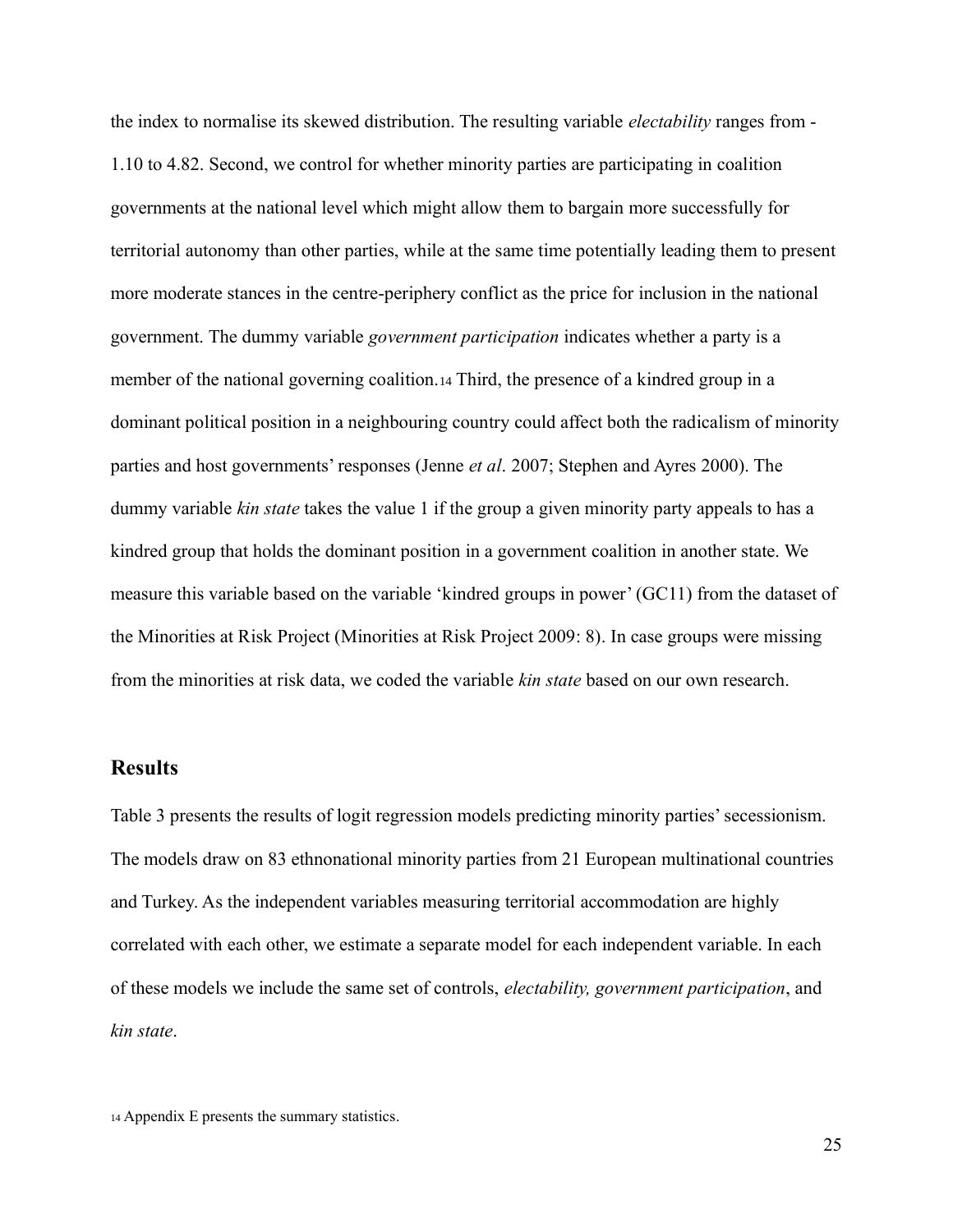Table 3. Results of logit regression models of ethnonational minority parties' secessionism (maximum likelihood estimation)

|                       | M1       | M <sub>2</sub> | M <sub>3</sub> | M4         |
|-----------------------|----------|----------------|----------------|------------|
| Party system          | $0.586*$ |                |                |            |
| accommodation         | (0.27)   |                |                |            |
| Government            |          | $0.420*$       |                |            |
| accommodation         |          | (0.20)         |                |            |
| Regional              |          |                | $0.239**$      |            |
| self-rule             |          |                | (0.08)         |            |
| Coinciding            |          |                |                | $3.564***$ |
|                       |          |                |                | (0.94)     |
| Electability          | $0.666*$ | 0.474          | 0.461          | 0.215      |
|                       | (0.31)   | (0.29)         | (0.30)         | (0.44)     |
| Government            | 0.181    | $-1.277$       | $-1.599$       | $-1.592$   |
| participation         | (0.91)   | (0.94)         | (0.98)         | (1.01)     |
| Kin state             | $-1.407$ | $-1.289$       | $-1.316$       | $-1.146$   |
|                       | (1.03)   | (0.81)         | (0.82)         | (1.11)     |
| Constant              | $-3.249$ | $-2.709$       | $-3.053*$      | $-2.380$   |
|                       | (1.74)   | (1.46)         | (1.42)         | (1.71)     |
| N                     | 78       | 83             | 80             | 78         |
| Pseudo R <sub>2</sub> | 0.32     | 0.29           | 0.38           | 0.48       |

Dependent variable: Parties' stance on secession; \* p<0.05, \*\* p<0.01, \*\*\* p<0.001, Standard errors in parentheses

Model 1 and model 2 assess the hypotheses on *programmatic accommodation* (H1a and H1b). Model 1 includes the average position on territorial autonomy of parliamentary, nonethnonational parties, while model 2 includes the average position on territorial autonomy of the national government in 2011. The results show that both variables are positively and significantly associated with minority parties' secessionism in 2017. The next two models (models 3 and 4) test the hypotheses on the different types of *institutional accommodation* (H2 and H3)*.* The results of model 3 confirm that the more power is granted to regions, the higher the likelihood of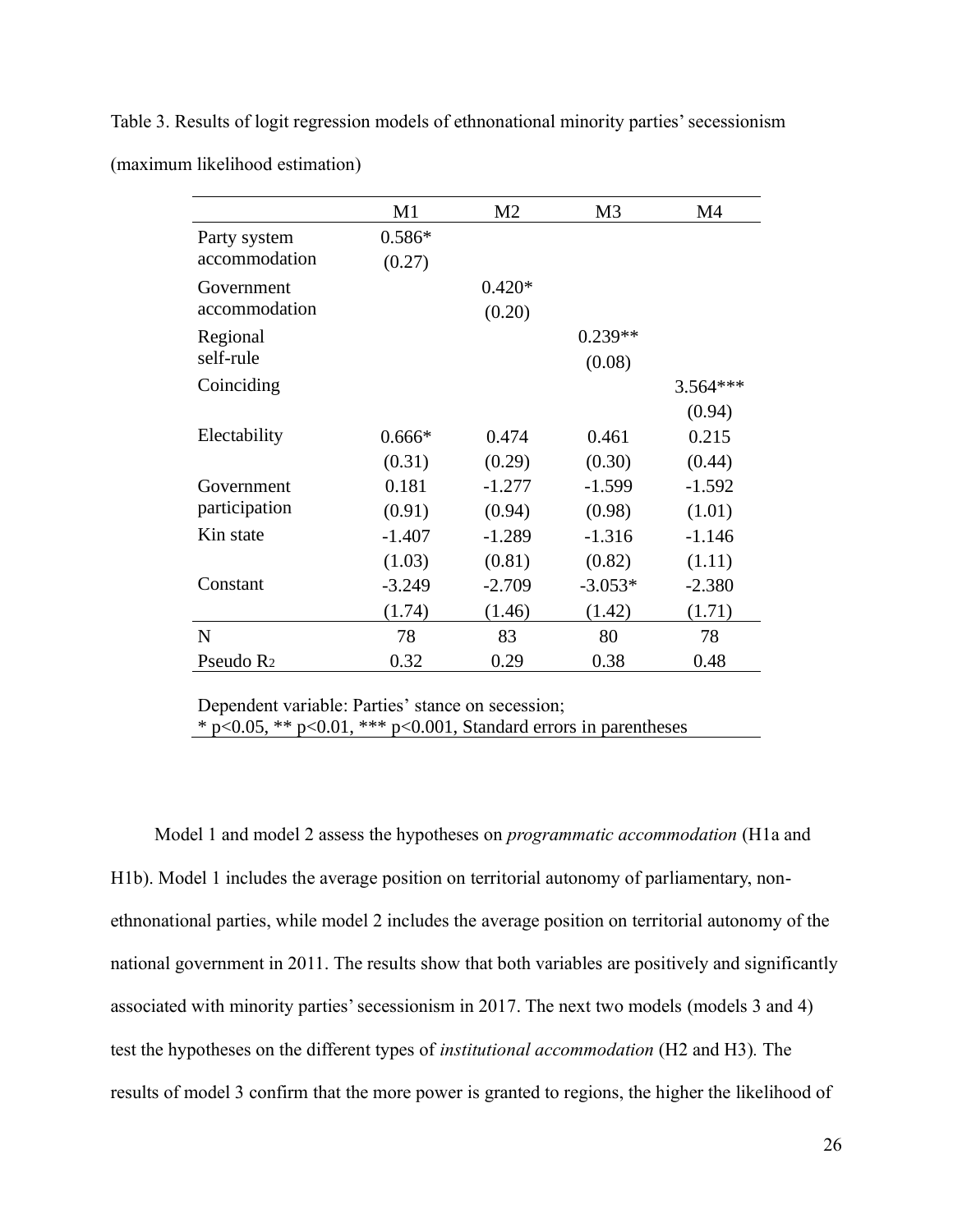minority parties occupying secessionist positions (H2). Minority parties are also more likely to demand secession if the central government has created regions that coincide with the boundaries of the homeland of the minority a given party seeks to represent (H3). Among the controls, only electability shows a significant (positive) association with secessionism.

Model fit measured by McFadden's pseudo R-squared is a bit higher for party system (Pseudo R<sub>2</sub>=0.32) than government accommodation (Pseudo R<sub>2</sub>=0.29). Model fit is better when including the dummy variable coinciding region (Pseudo  $R<sub>2</sub>=0.48$ ) than when including the level of self-rule (Pseudo R $2=0.38$ ). Taken together, model fit is higher for institutional than for programmatic accommodation, which suggests that the institutional context matters more than parties' discourses for predicting the positions of minority parties on secession.

To illustrate the effect sizes, Table 4 turns to the cases discussed in the introduction and compares the probability of secessionism of Hungarian parties in Romania and Catalan parties in Spain based on the results of the regression analyses. In addition, we calculate the probability of secessionist positioning of the Hungarian parties in a hypothetical scenario in which the Hungarian parties would be placed in a context of territorial accommodation resembling the Spanish model. The results suggest that if the Hungarian minority in Romania was accommodated in the same way as the Catalans in Spain, the probability that the Hungarian parties would embrace secessionist positions would rise to levels comparable to those characterising the Catalans.<sup>15</sup>

<sup>15</sup> Predicted probabilities in table 4 were calculated by the command prvalue from the SPost package in Stata (Long and Freese 2006).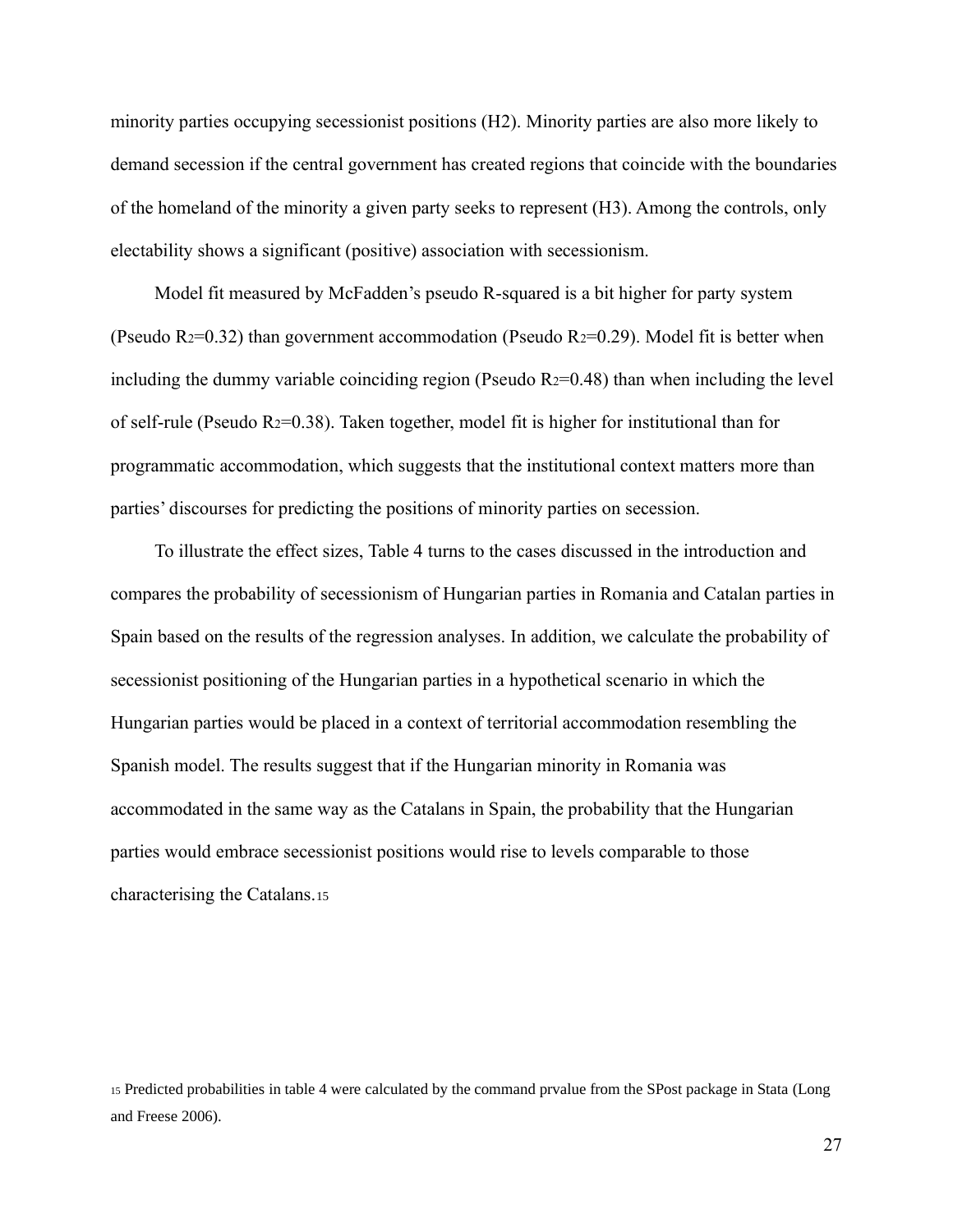Table 4. Comparing the probability of secessionist Hungarian parties in Romania with Catalan parties in Spain

|                                              | <b>Probability of secessionist position</b> |                      |                          |                                                                                                                                     |  |
|----------------------------------------------|---------------------------------------------|----------------------|--------------------------|-------------------------------------------------------------------------------------------------------------------------------------|--|
|                                              | Status quo in 2017                          |                      | Hypothetical scenario    |                                                                                                                                     |  |
|                                              | Hungarians in<br>Romania                    | Catalans in<br>Spain | Hungarians in<br>Romania |                                                                                                                                     |  |
| <b>Party system</b><br>accommodation<br>(M1) | 0.25                                        | 0.95                 | 0.78                     | If Romanian<br>parliamentarian parties<br>had the same position as<br>Spanish parliamentarian<br>parties on territorial<br>autonomy |  |
| Government<br>accommodation<br>(M2)          | 0.32                                        | 0.895                | 0.65                     | If the Romanian<br>government had the same<br>position as the Spanish<br>government on territorial<br>autonomy                      |  |
| <b>Regional self-rule</b><br>(M3)            | 0.43                                        | 0.98                 | 0.91                     | If regional self-rule in<br>Romania was at the same<br>level as in Catalonia                                                        |  |
| Coinciding (M4)                              | 0.06                                        | 0.89                 | 0.7                      | If the Hungarian minority<br>received a coinciding<br>institutionalized region                                                      |  |

Models 5 and 6 in Table 5 show the results of the estimation of a first differences model for programmatic accommodation, the predictor that changed sufficiently between 2011 and 2017 to allow for a meaningful analysis. The first-differenced estimators of party system and government accommodation are now negative: as non-nationalist parliamentarian and governing parties shift towards more accommodative positions on the issue of territorial autonomy for national minorities, the likelihood that minority parties become secessionist *decreases*. However, only the change of governing parties' position is significantly associated with minority parties' positional change towards secessionism. These findings show that when accounting for time-invariant,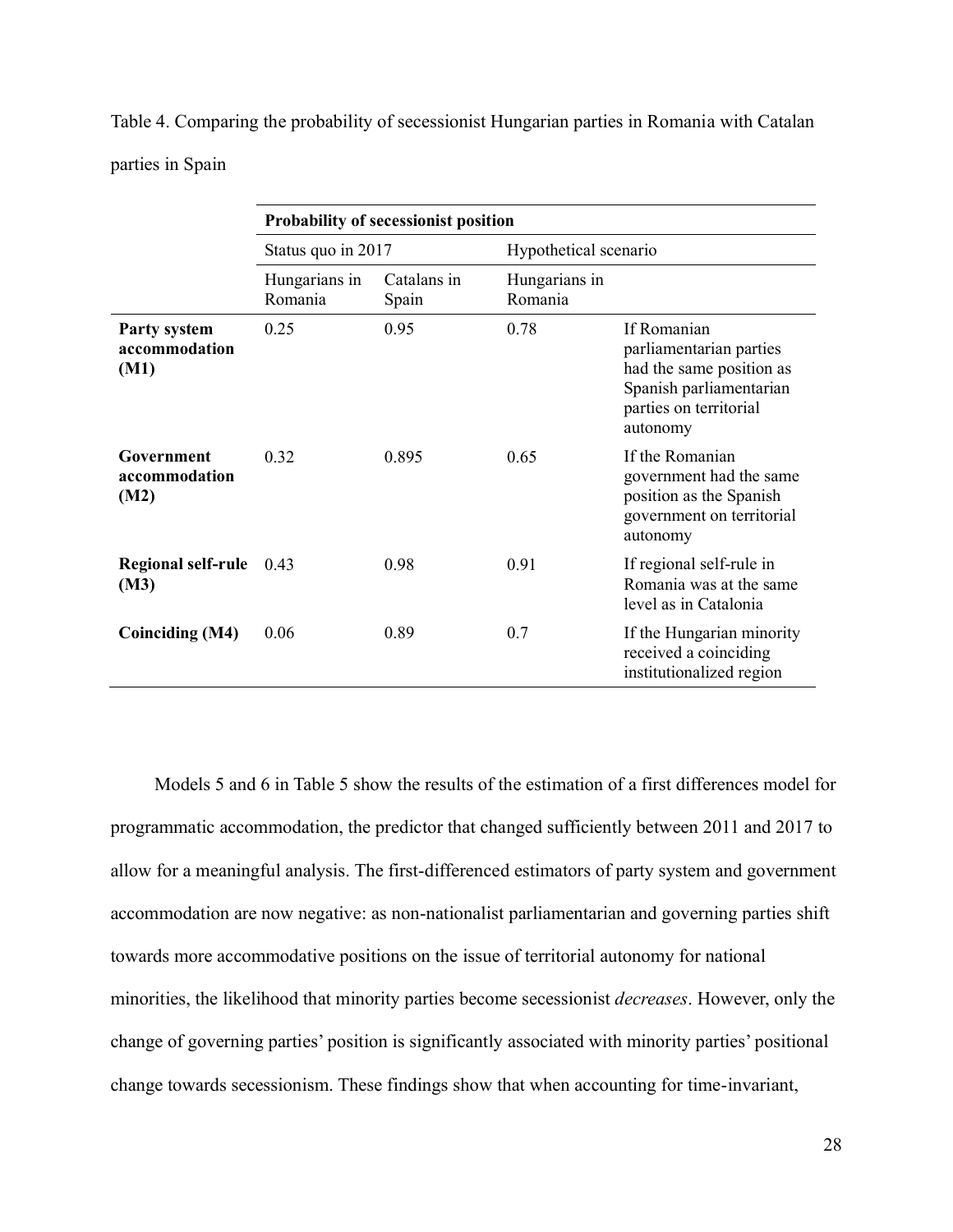common causes of accommodation and secessionism, minority-friendly positions – at least when adopted by the national government – in fact *reduce* incentives for secessionism.

Table 5. Results of first differences logit regression models of ethnonational minority parties' shift to secessionism (penalized maximum likelihood estimation)

|                        | M <sub>5</sub> | M <sub>6</sub> |
|------------------------|----------------|----------------|
| $\Delta$ party system  | $-0.430$       |                |
| accommodation          | (0.42)         |                |
| $\triangle$ government |                | $-0.631**$     |
| accommodation          |                | (0.24)         |
| Constant               | $-2.269***$    | $-3.191***$    |
|                        | (0.41)         | (0.62)         |
|                        | 77             | 82             |

Dependent variable: Parties' shift to a secessionist stance; \* p<0.05, \*\* p<0.01, \*\*\* p<0.001, Standard errors in parentheses

We conducted three robustness checks (see Appendix F). First, we estimated two-level random intercept models, as our data is hierarchically structured with 83 parties nested in 22 countries (see models 7 to 14 in table F1). The results of the cross-sectional two-level models show that programmatic accommodation is now only significantly associated with minority parties' secessionism when excluding the three control variables, while the results for institutional accommodation remain significant when including controls also in the two-level models. The results of the first-differences models remain fully robust in the two-level models (models 15 and 16 in Table F2). Second, we repeated the first differences estimation accounting for decline in the quality of democracy in Ukraine and Turkey, which yielded no change in the results (models 17 and 18 in Table F3). Third, we included a dummy variable for Bosnia and Hercegovina in the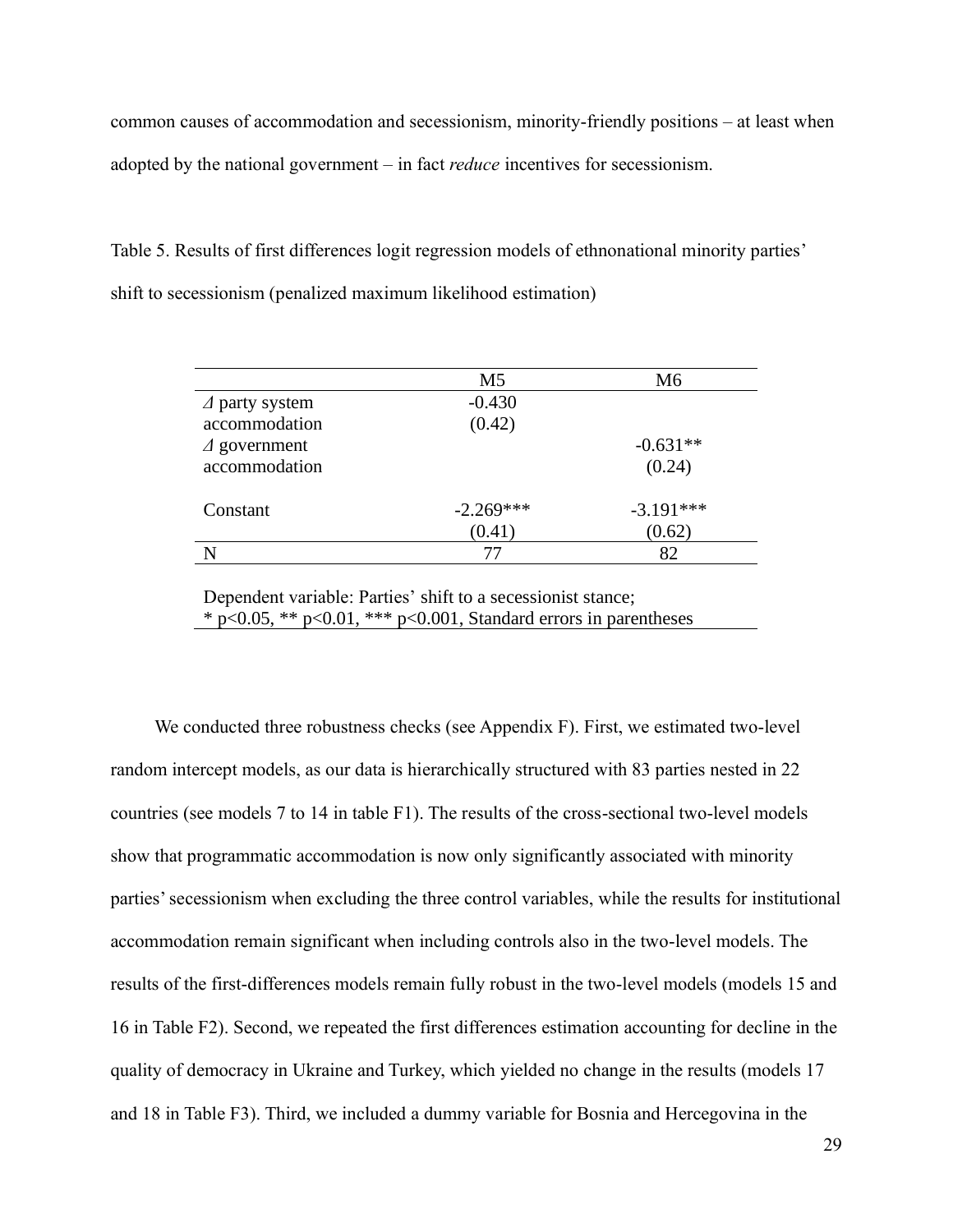cross-sectional (models 19 to 22 in Table F4) and the first differences models (models 23 and 24 in Table F5). Bosnia and Herzegovina can be seen as a special case for two reasons: first, a high number of secessionist minority parties in our sample are located in Bosnia, second, international influence (as institutionalized in the role of the High Representative) plays a more significant role in Bosnia than in our other cases. Except for the fact that the coefficient of government accommodation is no longer significant in the cross-sectional models, our results remain robust to the exclusion of Bosnia and Herzegovina.

## **Conclusion**

This article has analysed the impact of decentralisation on secessionist positioning of minority parties from a comparative European perspective. Today, multinational Western European countries are strongly decentralised and grant authority to minorities' core settlement areas, while Eastern European countries only underwent a weak decentralisation process in the aftermath of their democratic transition. Importantly, the governments of Eastern European countries only used decentralisation to accommodate national minorities' territorial demands when the international community intervened after an ethnic conflict, like in Bosnia and Herzegovina where the Serbs enjoy a degree of regional self-rule in Republika Srpska that exceeds even the highest levels found in Western Europe. At the same time, secessionism is mainly a phenomenon of the western part of the European continent.

We have argued that decentralisation increases the chances that minority parties will demand secession. Differentiating between different modes of decentralisation to capture the differences between Eastern and Western Europe, we introduced the debate about the benefits and pitfalls of ethno-federal solutions from conflict studies to the literature on territorial party politics. Following this debate, we have argued that institutional accommodation is not only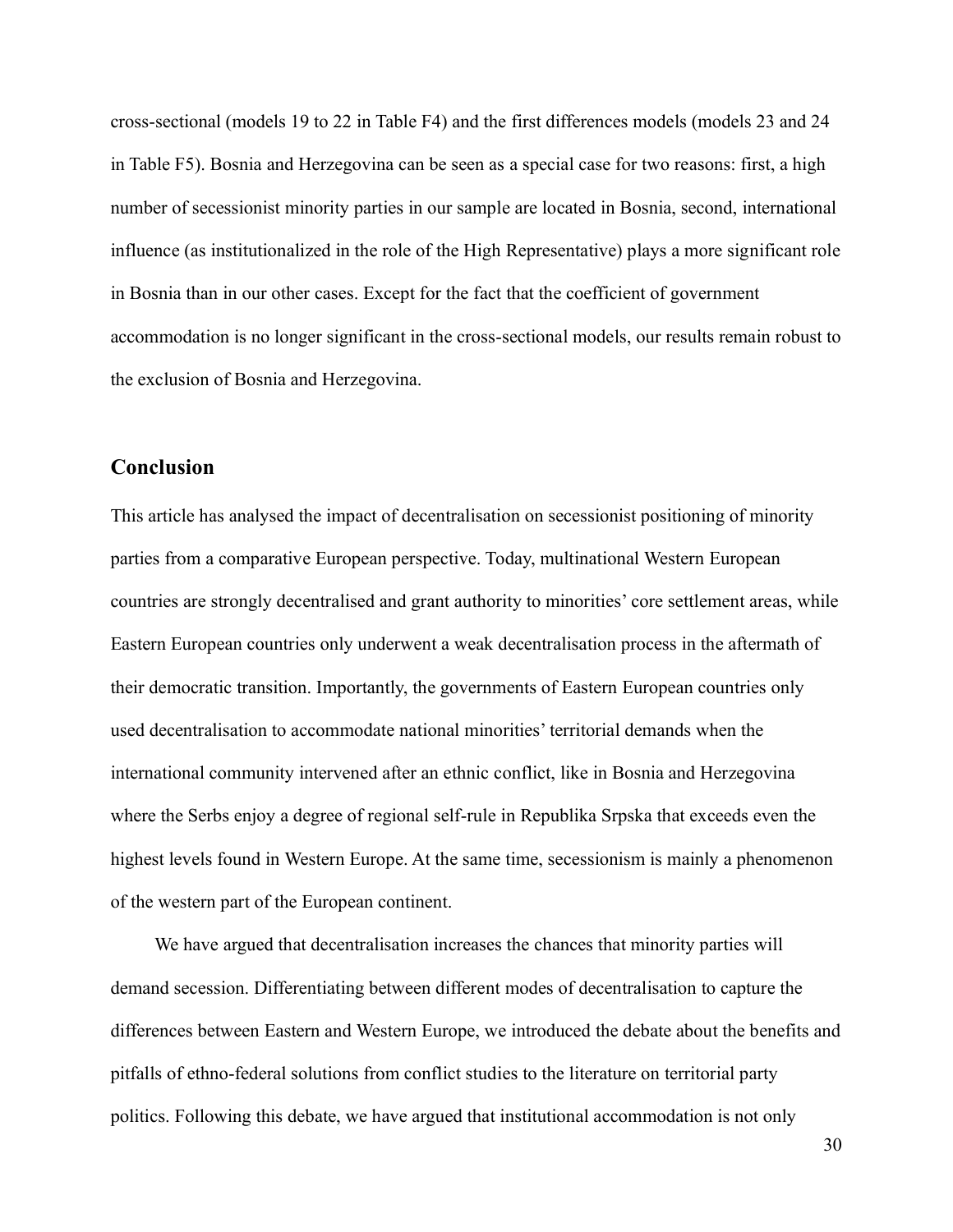about granting more power to regions or increasing the scope of regional autonomy. It is also about creating regions that correspond with the settlement areas of minority groups. Yet at the same time these regions provide the strongest institutional resources for secessionism (Cornell 2002; Roeder 2007).

The empirical analysis proceeded in two steps. First, our cross-sectional logistic regression models showed that all types of decentralisation have strong predictive power for secessionism. Programmatic and institutional accommodation, as well as coinciding regions are all strongly and significantly associated with a higher likelihood of secessionist demands. However, analysing minority parties' secessionism in a cross-sectional setting cannot control for the endogenous relationship between decentralisation and parties' secessionism. The positive association between accommodation and secessionism could result from earlier processes of secessionist mobilization and accommodation. Many of Central and Eastern Europe's secessionists already achieved their goals following the fall of communism; meanwhile long-standing sub-state nationalist mobilization in Western Europe brought about coinciding autonomous regions in the first place. To account for such prior causal histories of accommodation and secessionism, we further analysed whether *changes* in programmatic accommodation between 2011 and 2017 influence the likelihood that minority parties adopt secessionist positions during that same time period. The results of these first difference models indeed point to a moderating, rather than a radicalizing effect of accommodation: as governing parties move towards minority parties, the latter become *less* likely to advocate secession. However, there is still room for one alternative causal interpretation: non-minority parties might strategically anticipate minority parties' response and therefore *only* adopt positions in favour of territorial autonomy if they expect minority parties to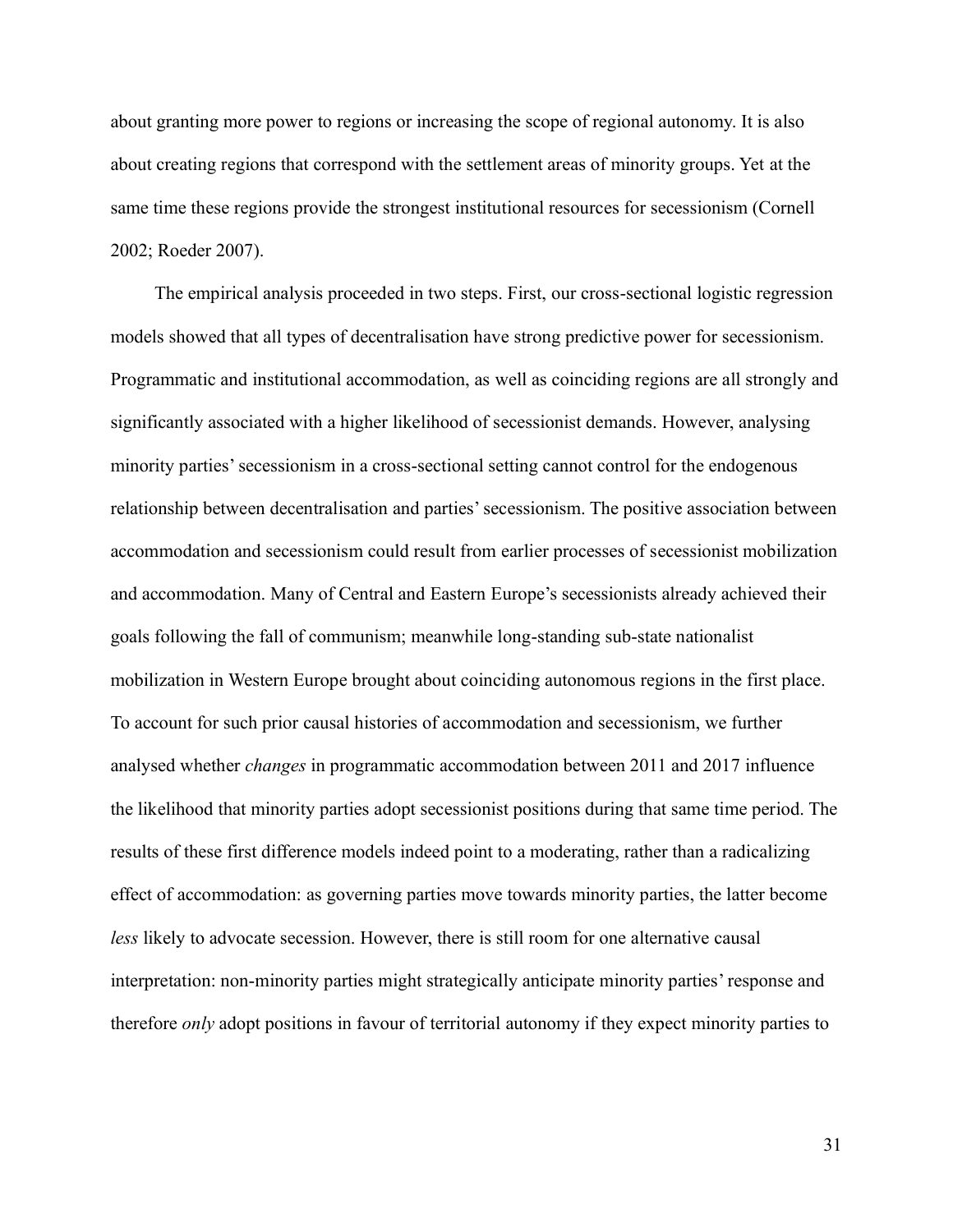remain cooperative in the future.<sup>16</sup> Further research should now collect longer panel data on minority parties' positions to account for strategic interaction between parties over time, and to estimate the causal effect of changes in the design of regional institutions and in the degree of regional autonomy that are less frequent than parties' programmatic shifts.

In addition, our analysis focused on the impact of territorial autonomy on secessionism. Eastern European countries score low on territorial autonomy, but many of them have introduced forms of national-cultural (also called non-territorial) autonomy, allowing minorities to decide on matters such as education and information in the minority language, and the preservation of the minority's cultural heritage (Dobos 2020). Future research should investigate whether such forms of non-territorial accommodation provide a valuable alternative to territorial solutions.

<sup>16</sup> We thank one of the anonymous reviewers for pointing us to this possible interpretation.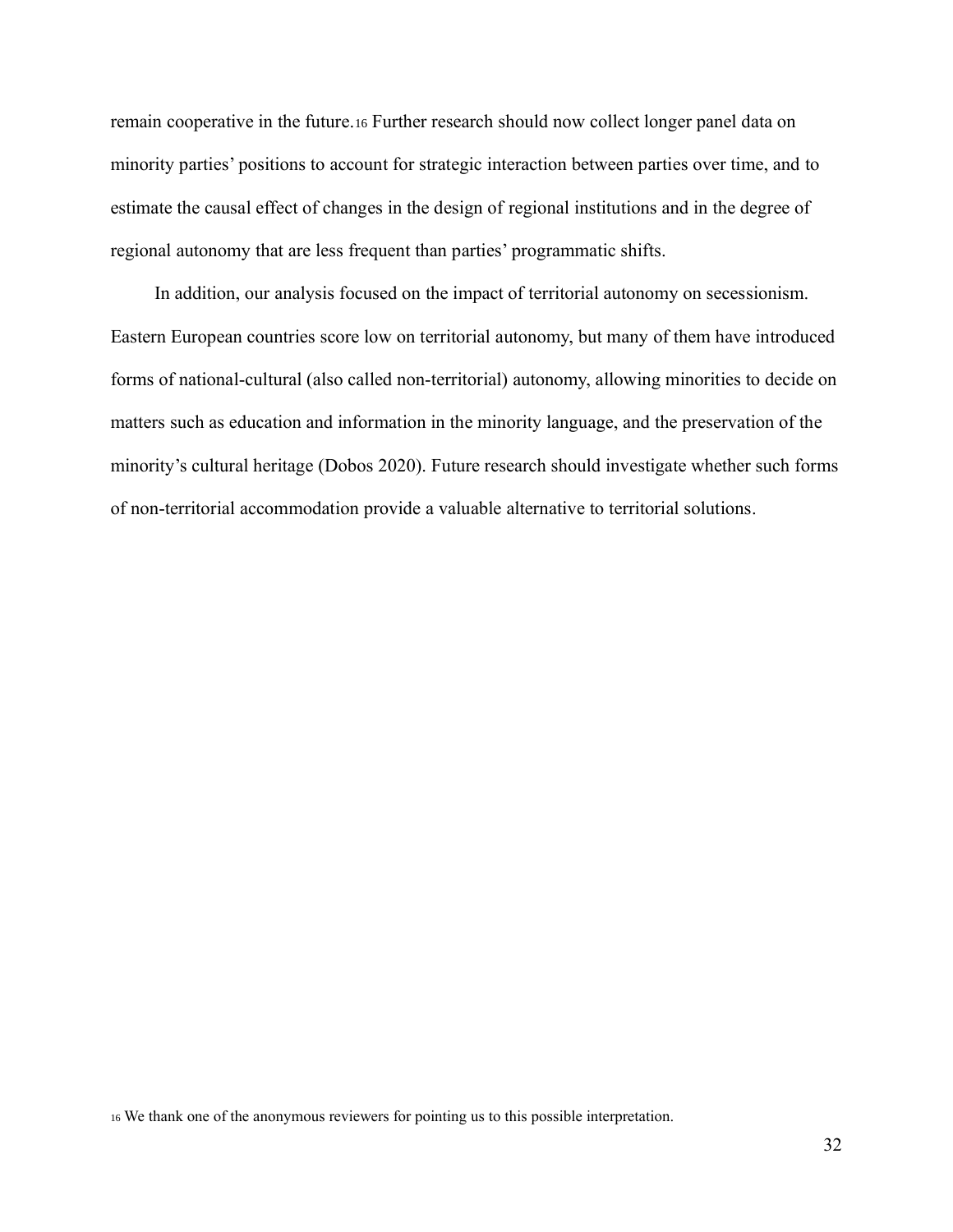#### **Acknowledgments**

Earlier versions of this article have been presented at the workshop on 'The Political Economy of Inequality and Conflict', University of Konstanz, July 16–17, 2015, at the Department of Political Science at the University of Basel, March 22, 2018, at the annual meeting of the Midwest Political Science Association (MPSA) in Chicago, April 7, 2018 and at the Working Group on European Politics of the University of California at Berkeley, 2 December 2019. We thank participants at these events, and Mike Medeiros, David Knoll, and two anonymous referees for very helpful comments. We further thank Arjan Schakel for sharing the most recent up-date of the Regional Authority Index data and Daniel Bochsler for sharing data from the Index of Electability project. Holger Döring was a stellar source of support in exporting and transforming the expert survey data and Johanna Washington provided excellent research assistance. Both authors contributed equally to the article.

#### **Disclosure statement**

No potential conflict of interest was reported by the authors.

#### **Funding**

This research was supported by the German Research Foundation (DFG), Cluster of Excellence 16, *Cultural Foundations of Social Integration*.

#### **Data availability statement**

The data that support the findings of this study are openly available in the Harvard Dataverse at [https://doi.org/10.7910/DVN/VIK7OQ,](https://doi.org/10.7910/DVN/VIK7OQ) reference number UNF:6:NpgjwZLzjvKjod4Fu4716A== [fileUNF].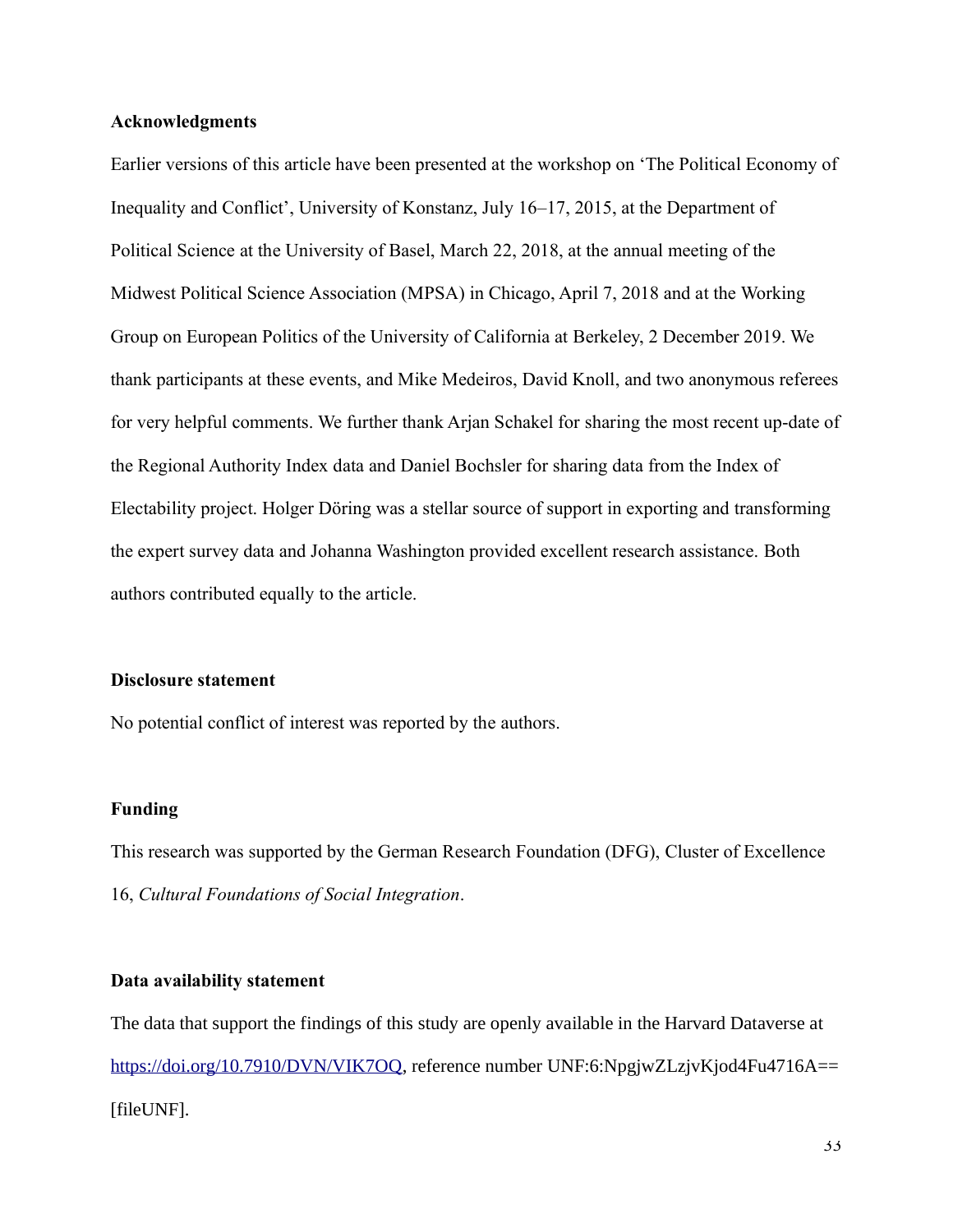#### **Notes on contributors**

*Edina Szöcsik* is a post-doctoral researcher at the Department of Political Science at the University of Basel. Her research focuses on the roles of ethnicity and nationalism in electoral competition in young and mature democracies. Her articles have appeared in *the European Journal of Political Research, Party Politics*, and *West European Politics* among others. Website: [http://www.edinaszoecsik.com](http://www.edinaszoecsik.com/) [edina.szoecsik@unibas.ch]

*Christina Isabel Zuber* is Assistant Professor at the Department of Politics and Public Administration at the University of Konstanz. Her background is in comparative politics and her research is located in the fields of comparative federalism and territorial politics, party politics, and migration studies. Her articles have appeared in *Comparative Political Studies,* the *European Journal of Political Research, Party Politics*, and *Regional Studies*. Website:

[https://christinazuber.com](https://christinazuber.com/) [mail@christinazuber.com]

### **ORCID**

Edina Szöcsik, https://orcid.org/0000-0002-3934-4463 Christina Isabel Zuber, [https://orcid.org/0000-0002-6403-7342.](https://orcid.org/0000-0002-6403-7342)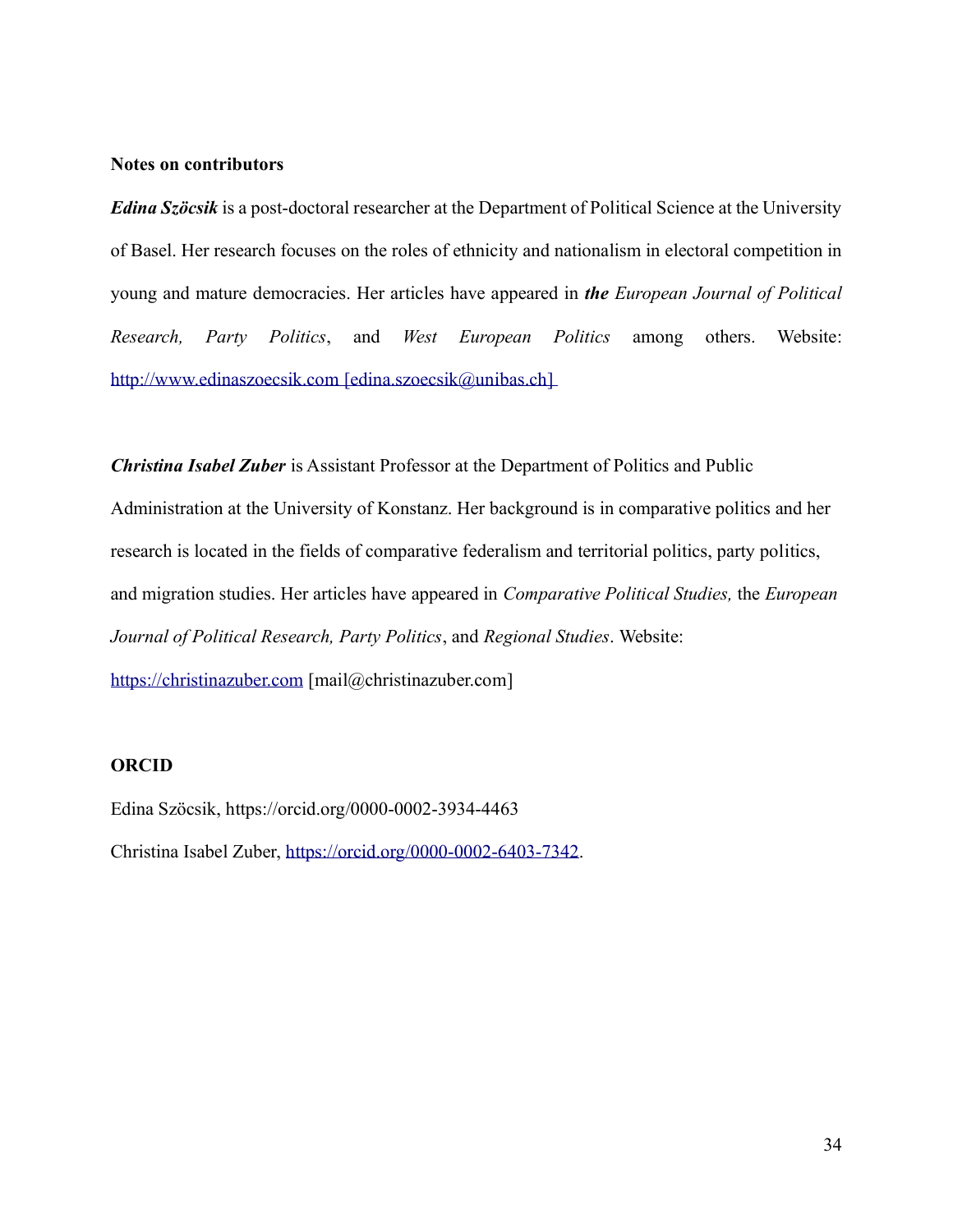# **References**

- Alonso, Sonia (2012). *Challenging the State: Devolution and the Battle for Partisan Credibility: A Comparison of Belgium, Italy, Spain, and the United Kingdom*. Oxford: Oxford University Press.
- Barrio, Astrid (2013). 'Position Change in Regionalist Parties and Multilevel Politics: The Case of Convergencia i Unió', XVth ECPR General Conference, Bordeaux.
- Bochsler, Daniel (2012). 'When Two of the Same Are Needed: A Multi-level Model of Intraethnic Group Competition', *Nationalism and Ethnic Politics*, 18:2, 216–241.
- Bochsler, Daniel, and Edina Szöcsik (2013). 'The Forbidden Fruit of Federalism: Evidence from Romania and Slovakia', *West European Politics*, 36:2, 426–446.
- Bochsler, Daniel, Bernard Grofman, and Miriam Hänni (2018). 'Using a New Index of Electability to Predict the Success of Ethnic Parties in Fifty-Seven Countries Worldwide.' Budapest / Irvine / Konstanz: CEU Budapest.
- Brancati, Dawn (2006). 'Decentralization: Fuelling the Fire or Dampening the Flames of Ethnic Conflict and Secessionism?', *International Organization*, 60:3, 651–685.
- Brancati, Dawn (2014). 'Another Great Illusion: The Advancement of Separatism through Economic Integration', *Political Science Research and Methods*, 2:1, 69–95.
- Brubaker, Rogers (1996). *Nationalism Reframed: Nationhood and the National Question in the New Europe*. Cambridge: Cambridge University Press.

Brubaker, Rogers (2004). *Ethnicity without Groups*. Cambridge: Harvard University Press.

Brusis, Martin (2002). 'Between EU Requirements, Competitive Politics, and National Traditions: Re–creating Regions in the Accession Countries of Central and Eastern Europe', *Governance*, 15:4, 531–559.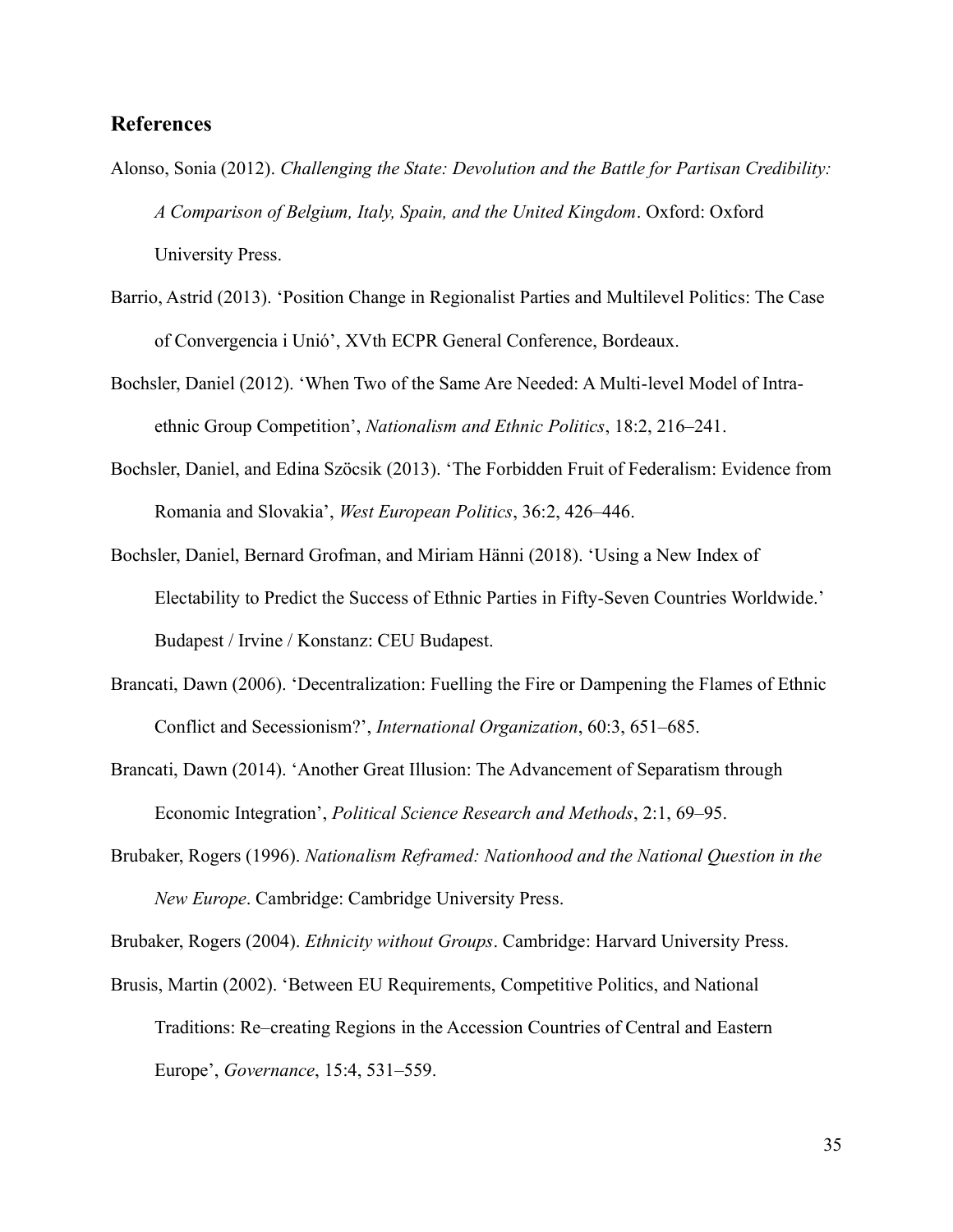- Bunce, Valerie, and Stephen Watts (2005). *Managing Diversity and Sustaining Democracy: Ethnofederal versus Unitary States in the Postsocialist World*. National Council for Eurasian and East European Research.
- Bunce, Valerie (1999). 'Peaceful versus Violent State Dismemberment: A Comparison of the Soviet Union, Yugoslavia, and Czechoslovakia', *Politics & Society*, 27:2, 217–237.
- Bunce, Valerie (1997). *Subversive Institutions: The Design and the Destruction of Socialism and the State. Cambridge*: Cambridge University Press.
- Cederman, Lars-Erik, Andreas Wimmer, and Brian Min (2010). 'Why Do Ethnic Groups Rebel? New Data and Analysis', *World Politics* 62(1), 87–119.

CiU. 2012. Programa electoral 2012: Catalunya 2020.

- Codebook Regional Authority Index (RAI) (2015). Regional Scores Dataset. Version December 2015. Available from: http://garymarks.web.unc.edu/files/2017/02/Codebook-RAI-Regional-Scores-1.pdf (accessed 5 August 2019).
- Cohen, Frank S. (1997). 'Proportional versus Majoritarian Ethnic Conflict Management in Democracies', *Comparative Political Studies*, 30:5, 607–630.
- Conversi, Daniele (2002). 'The Smooth Transition: Spain's 1978 Constitution and the Nationalities Question', *National Identities*, 4:3, 223–244.
- Cornell, Svante E. (2002). 'Autonomy as a Source of Conflict: Caucasian Conflicts in Theoretical Perspective', *World Politics*, 54:2, 245–276.
- Deiwiks, Christa, Lars-Erik Cederman, and Kristian S. Gleditsch (2012). 'Inequality and Conflict in Federations'*, Journal of Peace Research*, 49:2, 289–304.
- Dobos, Balázs (2020). 'The Elections to Non-Territorial Autonomies of Central and South Eastern Europe', *Nationalities Papers*,48:2, 289–306.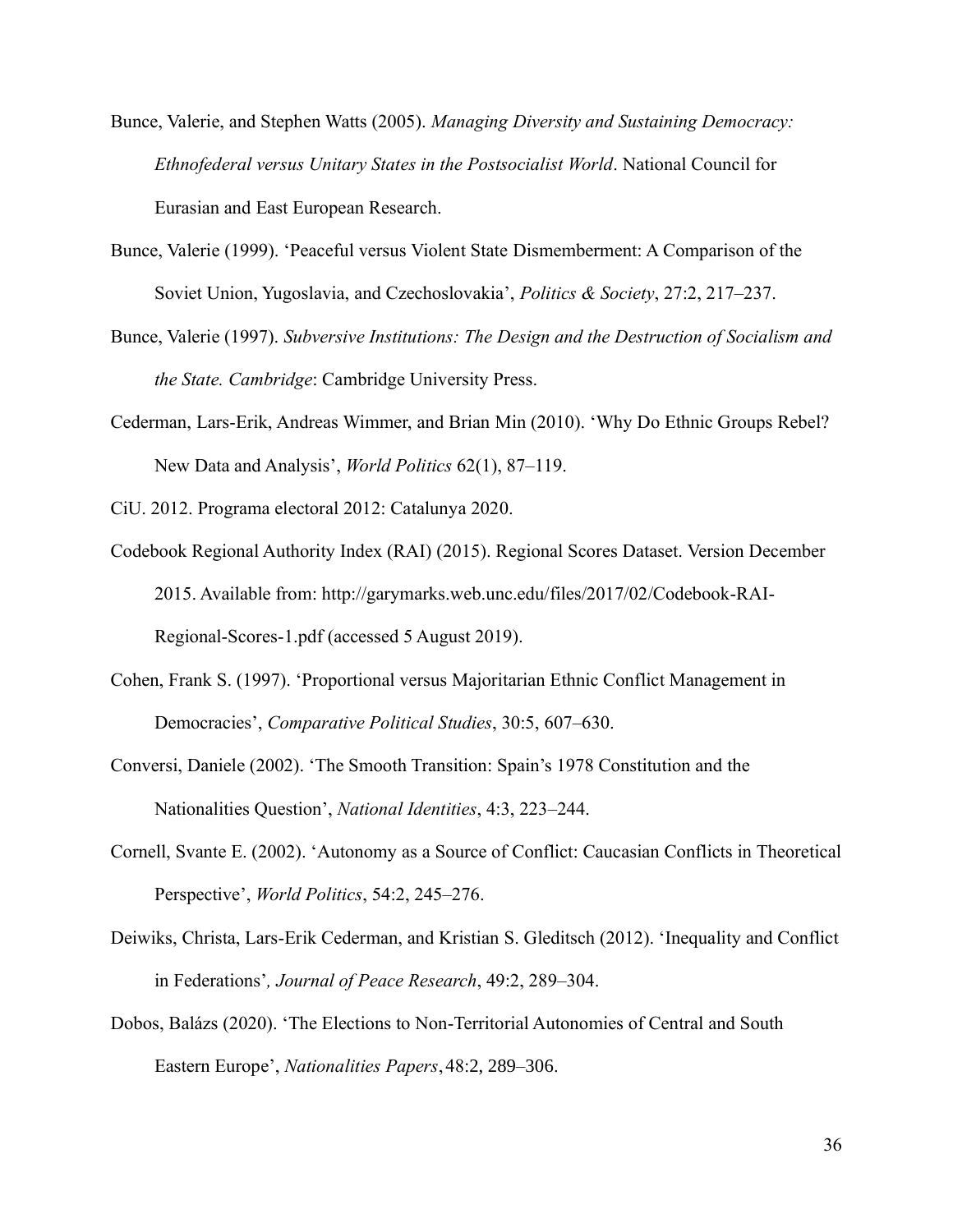Döring, Holger, and Philip Manow (2018). Data from: Parliaments and Governments Database (ParlGov): Information on Parties, Elections and Cabinets in Modern Democracies. Development version. [Dataset]. Retrieved from: http://www.parlgov.org

Firth, David (1993). 'Bias Reduction of Maximum Likelihood Estimates', *Biometrika*, 80, 27–38.

Grigoryan, Arman (2012). 'Ethnofederalism, Separatism, and Conflict: What Have We Learned from the Soviet and Yugoslav Experiences?', *International Political Science Review*, 33:5, 520–538.

Gurr, Ted R. (2000). 'Ethnic Warfare on the Wane', *Foreign Affairs*, 79:3, 52–64.

Harris, Chris (2018). 'Hungary and Romania in Row over Transylvania Autonomy Remarks', *Euronews*, 18 January 2018. Available at https://www.euronews.com/2018/01/12/hungaryand-romania-in-row-over-transylvania-autonomy-remarks (accessed 5 August 2019).

Hechter, Michael (2000). *Containing Nationalism*. Oxford: Oxford University Press.

- Hooghe, Liesbet, Garry Marks, Arjan H. Schakel, Sara Niedzwiecki, Sandra Chapman Osterkatz, and Sandra Shair-Rosenfield (2016). *Measuring Regional Authority: A Postfunctionalist Theory of Governance, Volume I*. Oxford: Oxford University Press.
- Jenne, Erin K., Stephen M. Saideman, and Will Lowe (2007). 'Separatism as a Bargaining Posture: The Role of Leverage in Minority Radicalization', *Journal of Peace Research*, 44:5, 539–558.
- Kiss, Tamás (2018). 'Introduction: Unequal Accommodation, Ethnic Parallelism, and Increasing Marginality', in Tamás Kiss, István G. Székely, Tibor Toró, Nándor Bárdi, and István Horváth (eds.), *Unequal Accommodation of Minority Rights*. Cham: Palgrave Macmillan, 1–33.
- Kymlicka, Will (1995). *Multicultural Citizenship: A Liberal Theory of Minority Rights*. Oxford: Oxford University Press.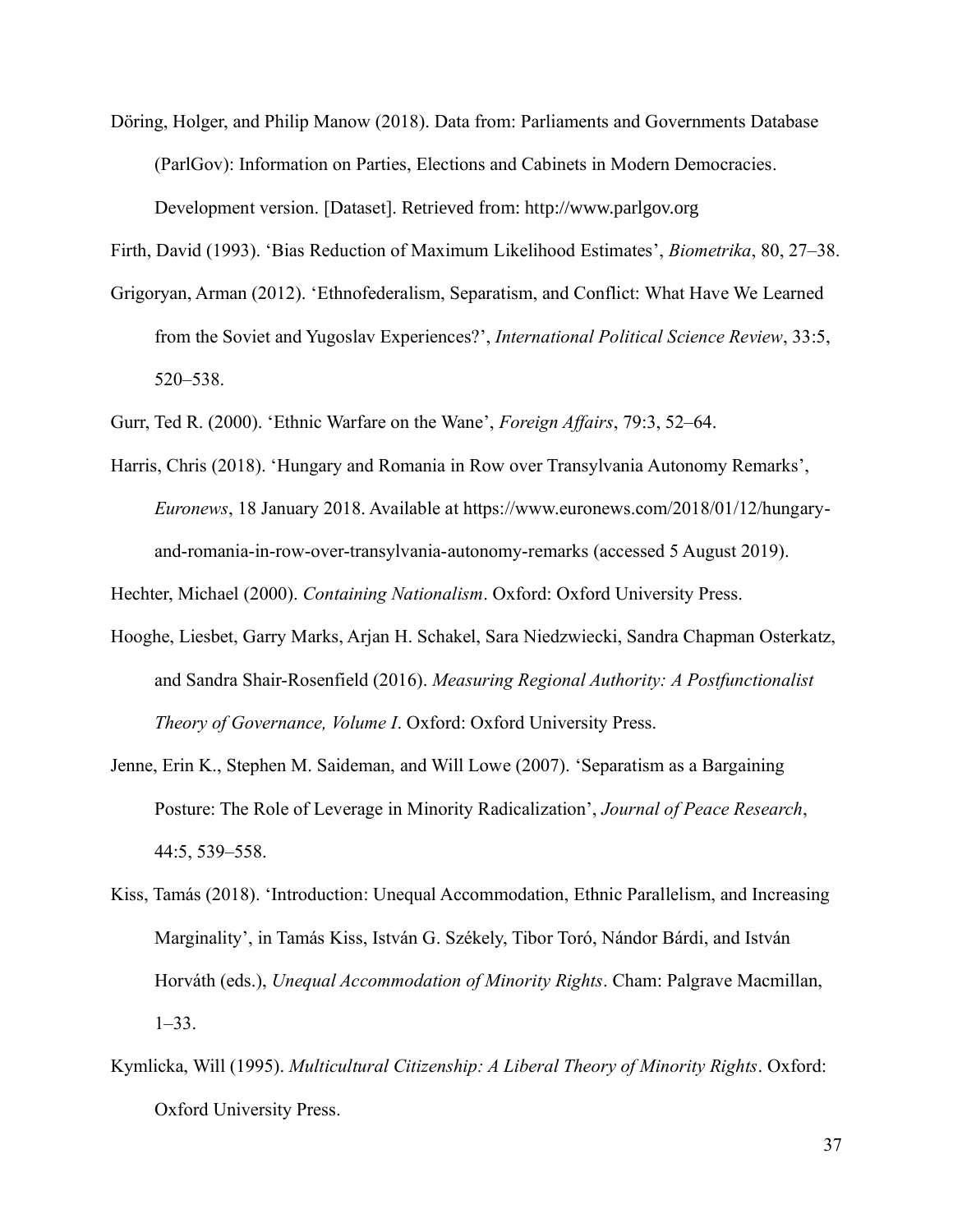- Kymlicka, Will (1998). 'Is Federalism a Viable Alternative to Secession?', in Percy B. Lehning (ed.), *Theories of Secession*. London: Routledge, 111–150.
- Kymlicka, Will (2001). *Politics in the Vernacular: Nationalism, Multiculturalism, and Citizenship*. Oxford: Oxford University Press.
- Lijphart, Arend (1977). *Democracy in Plural Societies: A Comparative Exploration*. Yale University Press.
- Long, Scott J., and Jeremy Freese (2006). *Regression Models for Categorical Dependent Variables using Stata*. Texas: Stata Press.
- Meguid, Bonnie M. (2008). *Party Competition between Unequals. Strategies and Electoral Fortunes in Western Europe*. Cambridge: Cambridge University Press.
- Meguid, Bonnie M. (2015). 'Multi-level Elections and Party Fortunes: The Electoral Impact of Decentralization in Western Europe'*, Comparative Politics*, 47:4, 379–398.
- Massetti, Emanuele (2009). 'Explaining Regionalist Party Positioning in a Multi-dimensional Ideological Space: A Framework for Analysis', *Regional and Federal Studies* 19:4–5, 501– 531.
- Massetti, Emanuele, and Arjan H. Schakel (2016). 'Between Autonomy and Secession: Decentralization and Regionalist Party Ideological Radicalism', *Party Politics*, 22:1, 59– 79.
- Minorities at Risk Project (2009). 'Minorities at Risk Dataset' College Park, MD: Center for International Development and Conflict Management. [Dataset]. Retrieved from http://www.cidcm.umd.edu/mar/data.aspx.
- RMDSZ (1993). A Romániai Magyar Demokrata Szövetség Programja. Brassó: RMDSZ Közlöny, 1–8.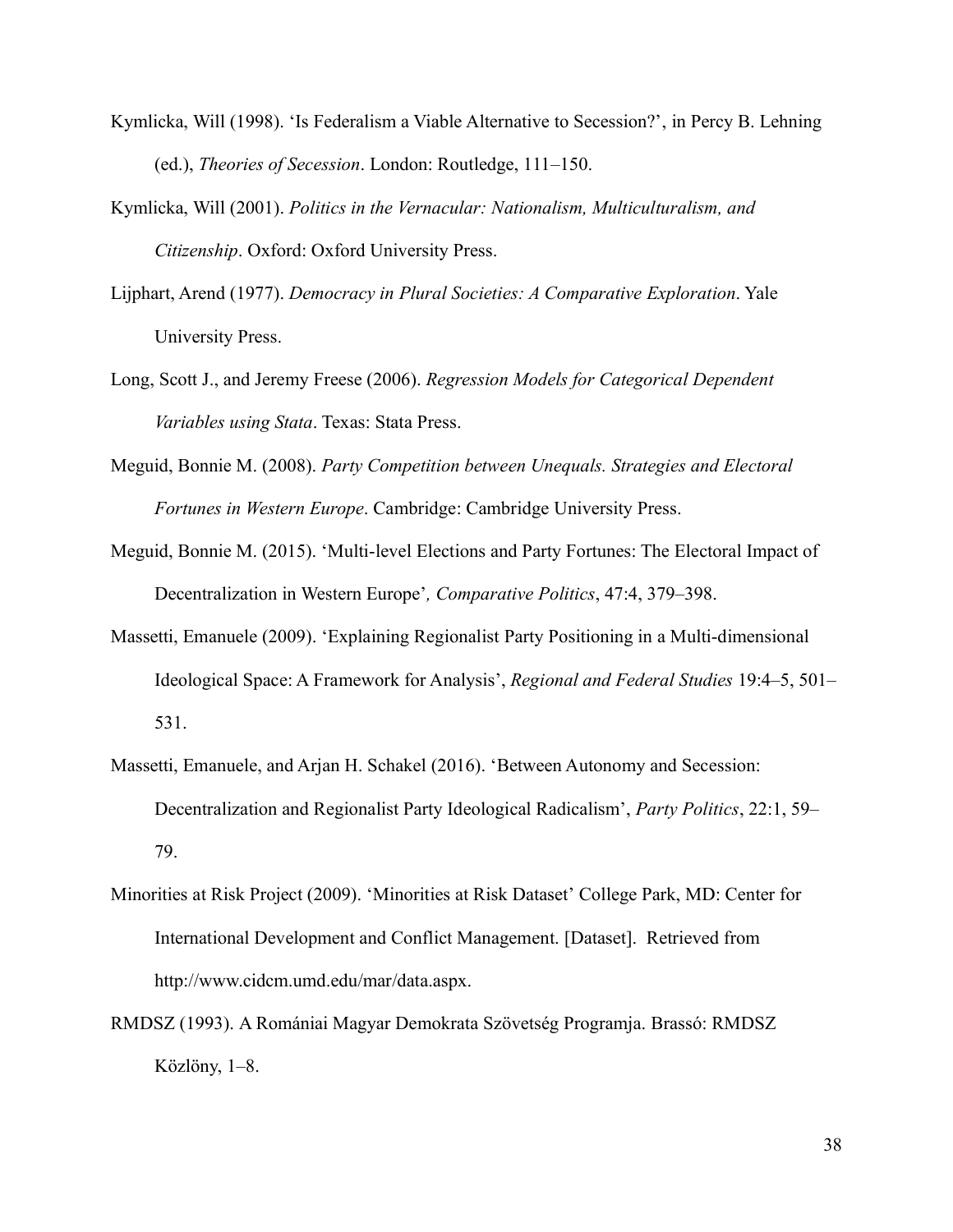RMDSZ, MPP and EMNT (2018). Az Erdélyi Magyar Politikai Érdekvédelmi Szervezetek Közös Állásfoglalása az Autonómia-elképzelések Összehangolásáról, 25 évvel a Kolozsvári Nyilatkozat után, available at

http://www.rmdsz.ro/uploads/fileok/dok/autonomia\_allasfoglalas\_08\_01\_2018.pdf. (accessed at 6 August 2019).

- Rode, Martin, Hans Pitlik, and Miguel A. Borrella Mas (2017). 'Does Fiscal Federalism Deter or Spur Secessionist Movements? Empirical Evidence from Europe', *Publius: The Journal of Federalism*, 48:2, 161–190.
- Roeder, Philip G. (2009). 'Ethnofederalism and the Mismanagement of Conflicting Nationalisms', *Regional & Federal Studies*, 19:2, 203–219.
- Roeder, Philip G. (2007). *Where Nation-states Come From: Institutional Change in the Age of Nationalism*. Princeton: Princeton University Press.
- Rybář, Marek, and Peter Spáč (2017). 'Slovakia: The Unbearable Lightness of Regionalization', in Arjan H. Schakel (ed.), *Regional and National Elections in Eastern Europe. Territoriality of the Vote in Ten Countries*. Houndmills, Basingstoke: Palgrave MacMilllan, 239–259.
- Saarts, Tõnis. (2019). 'Introducing Regional Self-Governments in Central and Eastern Europe: Paths to Success and Failure', *Regional & Federal Studies*, published online first as DOI: 0.1080/13597566.2019.1598383.
- Saideman, Stephen M., and Ayres, R. William (2000). 'Determining the causes of irredentism: Logit analyses of minorities at risk data from the 1980s and 1990s', *Journal of Politics*, 62:4, 1126–1144.
- Schakel, Arjan H. (2017). 'Conclusion: Towards an Explanation of the Territoriality of the Vote in Eastern Europe', in Arjan H. Schakel (ed.), *Regional and National Elections in Eastern*